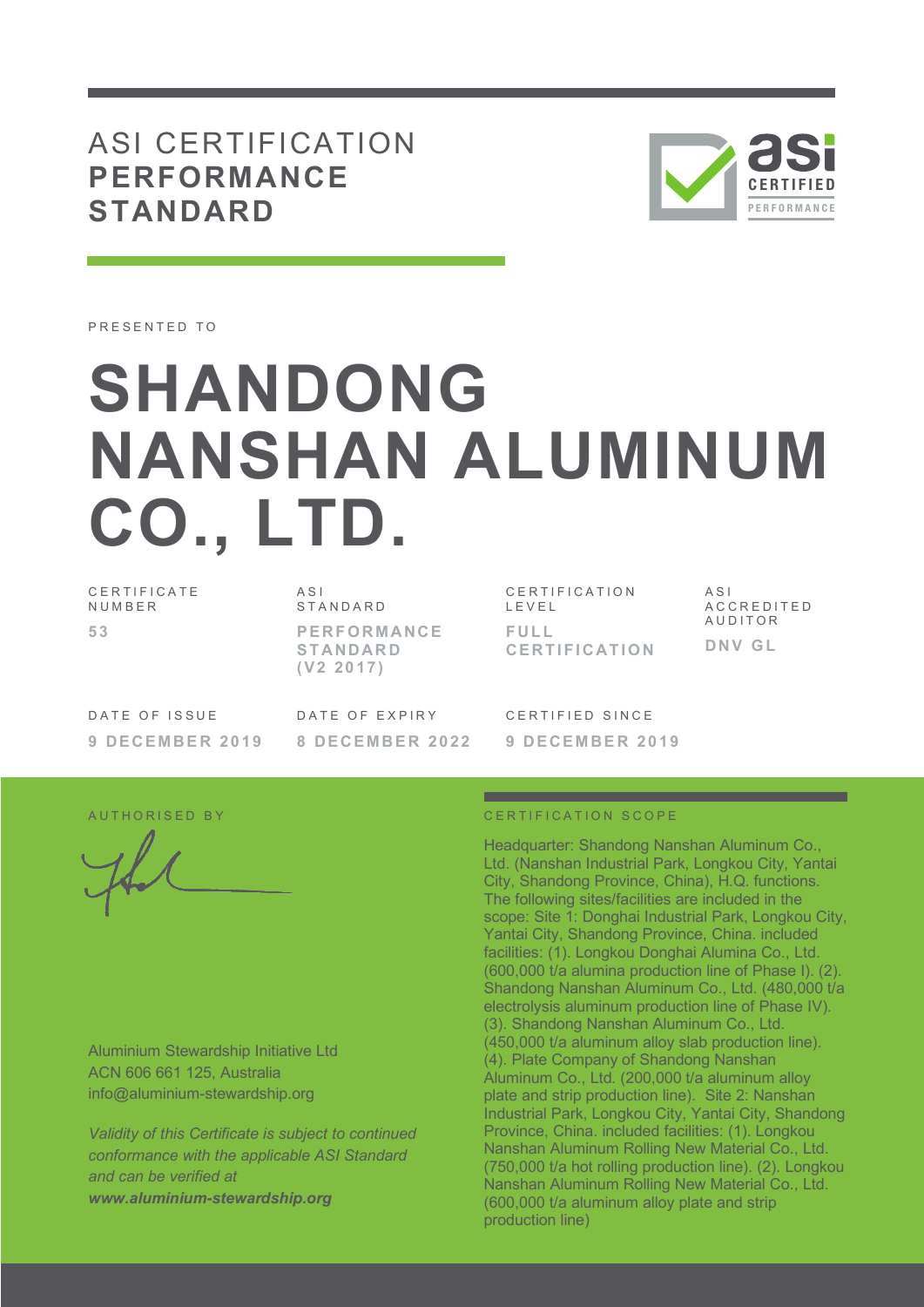# SUMMARY AUDIT REPORT **PERFORMANCE STANDARD**

### **OVERVIEW**

| MEMBER NAME                | Shandong Nanshan Aluminium Co., Ltd.                                                                                                                                                                             |
|----------------------------|------------------------------------------------------------------------------------------------------------------------------------------------------------------------------------------------------------------|
| ENTITY NAME                | Shandong Nanshan Aluminium Co., Ltd.                                                                                                                                                                             |
| Certification<br>Scope     | Headquarter: Shandong Nanshan Aluminum Co., Ltd. (Nanshan Industrial<br>Park, Longkou City, Yantai City, Shandong Province, China), H.Q. functions.<br>The following sites/facilities are included in the scope: |
|                            | Site 1: Donghai Industrial Park, Longkou City, Yantai City, Shandong<br>Province, China. included facilities:                                                                                                    |
|                            | (1). Longkou Donghai Alumina Co., Ltd. (600,000 t/a alumina production<br>line of Phase I).                                                                                                                      |
|                            | (2). Shandong Nanshan Aluminum Co., Ltd. (480,000 t/a electrolysis<br>aluminum production line of Phase IV).                                                                                                     |
|                            | (3). Shandong Nanshan Aluminum Co., Ltd. (450,000 t/a aluminum alloy<br>slab production line).                                                                                                                   |
|                            | (4). Plate Company of Shandong Nanshan Aluminum Co., Ltd. (200,000<br>t/a aluminum alloy plate and strip production line).                                                                                       |
|                            | Site 2: Nanshan Industrial Park, Longkou City, Yantai City, Shandong<br>Province, China. included facilities:                                                                                                    |
|                            | (1). Longkou Nanshan Aluminum Rolling New Material Co., Ltd. (750,000)<br>$\bullet$<br>t/a hot rolling production line)                                                                                          |
|                            | (2). Longkou Nanshan Aluminum Rolling New Material Co., Ltd. (600,000<br>t/a aluminum alloy plate and strip production line).                                                                                    |
| SUPPLY CHAIN<br>ACTIVITIES | Alumina Refining<br>$\bullet$                                                                                                                                                                                    |
|                            | <b>Aluminium Smelting</b><br>۰                                                                                                                                                                                   |
|                            | Casthouses<br>۰                                                                                                                                                                                                  |
|                            | Aluminium Re-melting/Refining                                                                                                                                                                                    |
|                            | Semi-Fabrication                                                                                                                                                                                                 |
| ASI STANDARD               | Performance Standard V2                                                                                                                                                                                          |
| AUDIT TYPE                 | <b>Certification Audit</b>                                                                                                                                                                                       |
| AUDIT FIRM                 | DNV GL                                                                                                                                                                                                           |
| AUDIT DATE                 | 23 - 28 September 2019                                                                                                                                                                                           |

<u> 1989 - Johann Barnett, mars et al. 1989 - Anna ann an t-</u>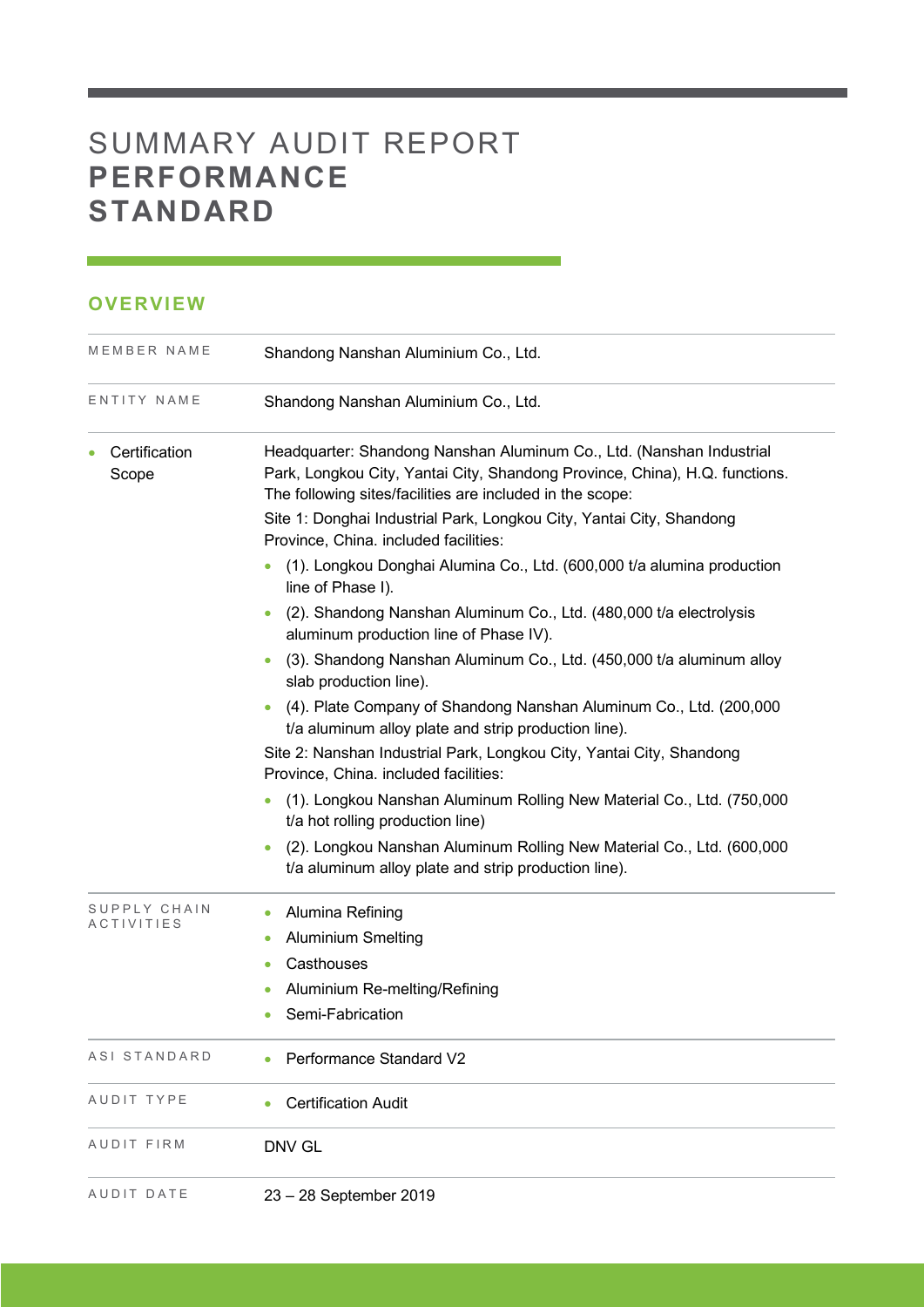| AUDIT REPORT<br>SUBMISSION | 24 October 2019                                                                                                                                                                                                                                                                                                                                                           |  |  |  |  |
|----------------------------|---------------------------------------------------------------------------------------------------------------------------------------------------------------------------------------------------------------------------------------------------------------------------------------------------------------------------------------------------------------------------|--|--|--|--|
| AUDIT SCOPE                | Alumina Refining, Aluminium Smelting, Aluminium Re-melting/Refining,<br>Casthouses, Semi-Fabrication processes managed by headquarters<br>(China). Headquarter: Shandong Nanshan Aluminum Co., Ltd. (Nanshan<br>Industrial Park, Longkou City, Yantai City, Shandong Province, China), H.Q.<br>functions. The following sites/facilities are included in the audit scope: |  |  |  |  |
|                            | Site 1: Donghai Industrial Park, Longkou City, Yantai City, Shandong<br>Province, China. included facilities:                                                                                                                                                                                                                                                             |  |  |  |  |
|                            | (1). Longkou Donghai Alumina Co., Ltd. (600,000 t/a alumina production<br>line of Phase I).                                                                                                                                                                                                                                                                               |  |  |  |  |
|                            | (2). Shandong Nanshan Aluminum Co., Ltd. (480,000 t/a electrolysis<br>aluminum production line of Phase IV).                                                                                                                                                                                                                                                              |  |  |  |  |
|                            | (3). Shandong Nanshan Aluminum Co., Ltd. (450,000 t/a aluminum alloy<br>slab production line).                                                                                                                                                                                                                                                                            |  |  |  |  |
|                            | (4). Plate Company of Shandong Nanshan Aluminum Co., Ltd. (200,000)<br>t/a aluminum alloy plate and strip production line).                                                                                                                                                                                                                                               |  |  |  |  |
|                            | Site 2: Nanshan Industrial Park, Longkou City, Yantai City, Shandong<br>Province, China. included facilities:                                                                                                                                                                                                                                                             |  |  |  |  |
|                            | (1). Longkou Nanshan Aluminum Rolling New Material Co., Ltd. (750,000<br>t/a hot rolling production line)                                                                                                                                                                                                                                                                 |  |  |  |  |
|                            | (2). Longkou Nanshan Aluminum Rolling New Material Co., Ltd. (600,000 t/a<br>aluminum alloy plate and strip production line).                                                                                                                                                                                                                                             |  |  |  |  |
|                            | Supply chain activities included in the audit scope:                                                                                                                                                                                                                                                                                                                      |  |  |  |  |
|                            | Alumina Refining<br>$\bullet$                                                                                                                                                                                                                                                                                                                                             |  |  |  |  |
|                            | <b>Aluminium Smelting</b>                                                                                                                                                                                                                                                                                                                                                 |  |  |  |  |
|                            | Casthouses                                                                                                                                                                                                                                                                                                                                                                |  |  |  |  |
|                            | Aluminium Re-melting/Refining                                                                                                                                                                                                                                                                                                                                             |  |  |  |  |
|                            | Semi-Fabrication                                                                                                                                                                                                                                                                                                                                                          |  |  |  |  |
|                            | All applicable criteria in the ASI Performance Standard were included in the<br>audit scope.                                                                                                                                                                                                                                                                              |  |  |  |  |
| AUDIT<br>OUTCOME           | Certification                                                                                                                                                                                                                                                                                                                                                             |  |  |  |  |
| AUDIT<br>METHODOLOGY       | The Auditors confirm that:                                                                                                                                                                                                                                                                                                                                                |  |  |  |  |
| D E C L A R A T I O N      | The information provided by the Entity is true and accurate to the best<br>☑<br>knowledge of the Auditor(s) preparing this report.                                                                                                                                                                                                                                        |  |  |  |  |
|                            | The findings are based on verified Objective Evidence relevant to the<br>☑<br>time period for the Audit, traceable and unambiguous.                                                                                                                                                                                                                                       |  |  |  |  |
|                            | The Audit Scope and audit methodology are sufficient to establish<br>☑<br>confidence that the findings are indicative of the performance of the<br>Entity's defined Certification Scope.                                                                                                                                                                                  |  |  |  |  |
|                            | The Auditor(s) have acted in a manner deemed ethical, truthful, accurate<br>☑<br>professional, independent and objective.                                                                                                                                                                                                                                                 |  |  |  |  |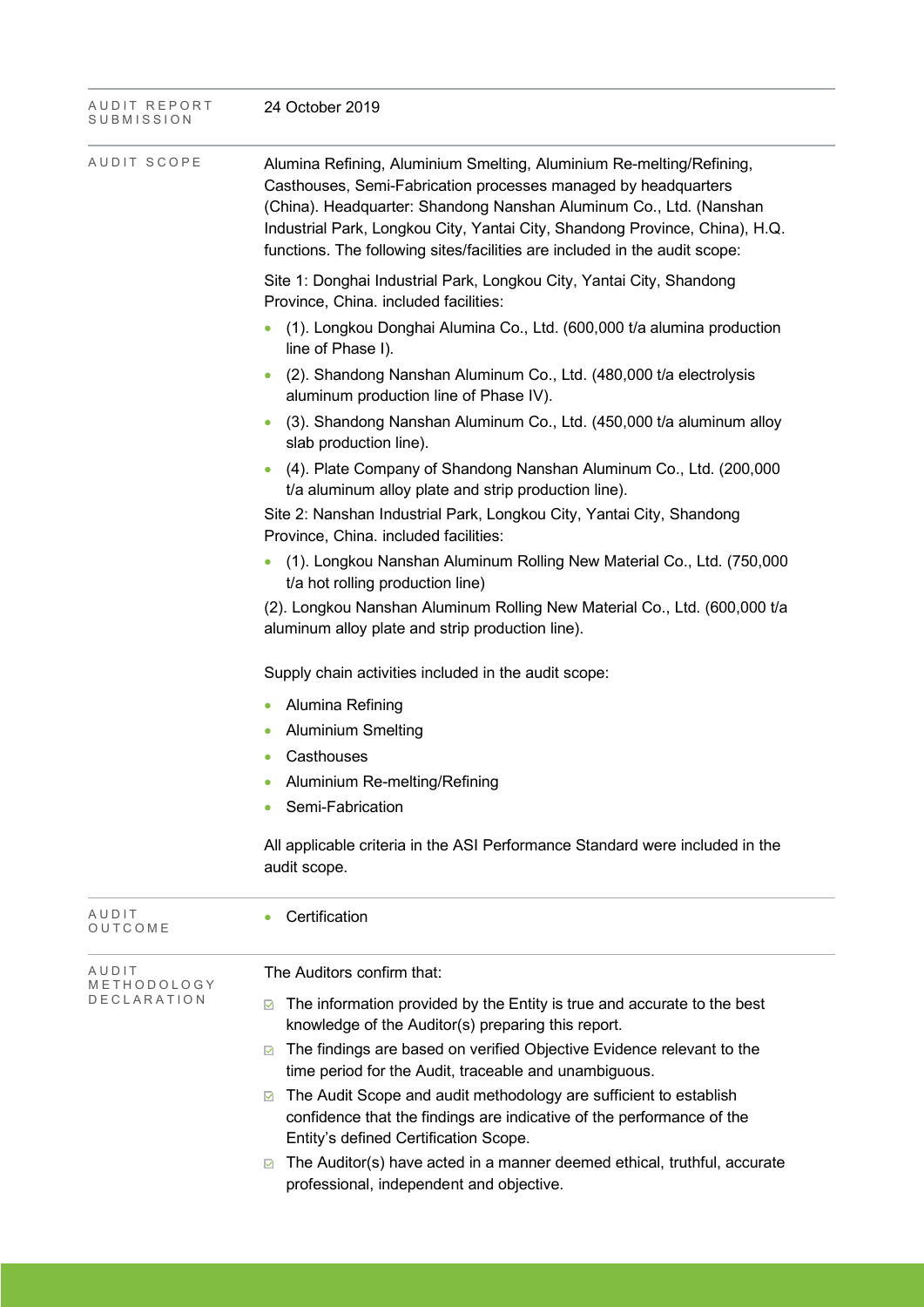| <b>CERTIFICATION</b><br>PERIOD | 9 December 2019 – 8 December 2022 |  |
|--------------------------------|-----------------------------------|--|
| NEXT AUDIT<br>TYPE             | Surveillance                      |  |
| NEXT AUDIT<br><b>DUE DATE</b>  | 8 December 2021                   |  |
| CERTIFICATE<br>NUMBER          | 53                                |  |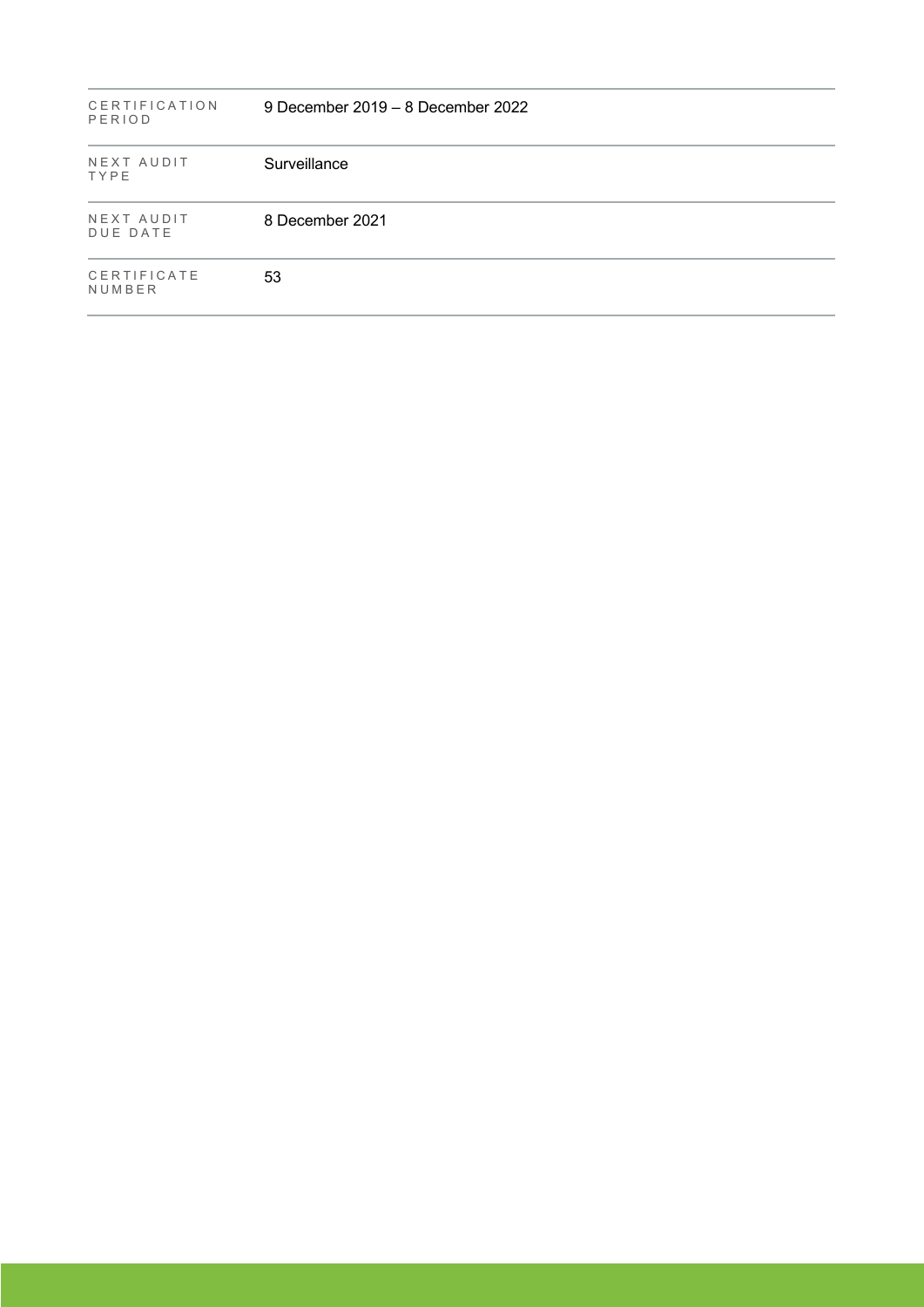### **SUMMARY OF FINDINGS**

| <b>CRITERION</b>                                                                 | <b>RATING</b> | COMMENT                                                                                                                                                                                                                                                                                                                                                                                                                                                                                                                                                       |  |
|----------------------------------------------------------------------------------|---------------|---------------------------------------------------------------------------------------------------------------------------------------------------------------------------------------------------------------------------------------------------------------------------------------------------------------------------------------------------------------------------------------------------------------------------------------------------------------------------------------------------------------------------------------------------------------|--|
| PRINCIPLE 1 BUSINESS INTEGRITY                                                   |               |                                                                                                                                                                                                                                                                                                                                                                                                                                                                                                                                                               |  |
| 1.1 Legal Compliance                                                             | Conformance   | Shandong Nanshan Aluminum Co., Ltd. has<br>developed and implemented policies, systems,<br>procedures and processes that conform to ASI<br>Performance Standard's legal compliance<br>requirements. Shandong Nanshan Aluminum<br>Co., Ltd. has systems in place to maintain<br>awareness of and to ensure compliance with<br>applicable law.<br>http://www.600219.com.cn/static/admin/upload/fi<br>le/20190929/20190929000514 58732.pdf                                                                                                                       |  |
| 1.2 Anti-Corruption                                                              | Conformance   | Policies and processes such as the<br>Management Procedure of Anti-Corruption to<br>identify and prevent corruption are implemented<br>and personnel trained in these processes as<br>verified through training records. The Entity<br>works against corruption in all its forms,<br>including extortion and bribery, consistent with<br>applicable law and prevailing international<br>standards. The Entity also has a Policy for<br>Labour and Business Ethics:<br>http://www.600219.com.cn/static/admin/upload/fi<br>le/20190919/20190919091655 79073.pdf |  |
| 1.3 Code of Conduct                                                              | Conformance   | The Entity has implemented a Code of Conduct<br>including principles related to environmental,<br>social and governance performance. The Entity<br>implemented adequate measures, including<br>training, communication to raise awareness of<br>the code among business partners and<br>suppliers. The Code of Conduct is available for<br>all interested stakeholders on the official website<br>of the Entity:<br>http://www.600219.com.cn/static/admin/upload/fi<br>le/20190929/20190929000514 58732.pdf                                                   |  |
| PRINCIPLE 2 POLICY & MANAGEMENT                                                  |               |                                                                                                                                                                                                                                                                                                                                                                                                                                                                                                                                                               |  |
| 2.1a Environmental, Social, and<br>Governance Policy (implement and<br>maintain) | Conformance   | The management policies are consistent with<br>the environmental, social, and governance<br>practices.<br>http://www.600219.com.cn/static/admin/upload/fi<br>le/20191108/20191108051800 96509.pdf                                                                                                                                                                                                                                                                                                                                                             |  |
| 2.1b Environmental, Social, and<br>Governance Policy (senior<br>management)      | Conformance   | Senior management demonstrate commitment<br>to the implemented policies.                                                                                                                                                                                                                                                                                                                                                                                                                                                                                      |  |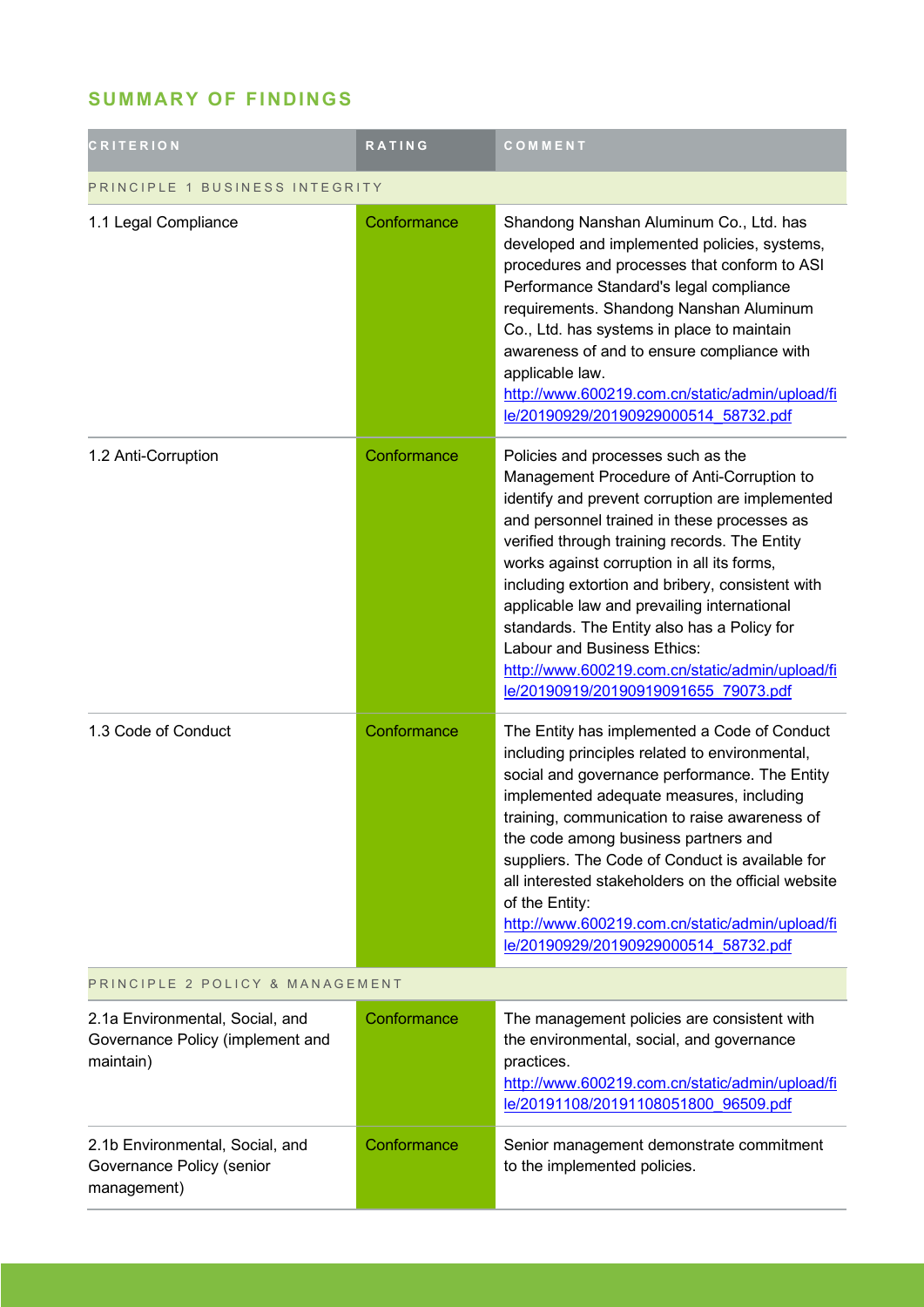| <b>CRITERION</b>                                                              | RATING      | COMMENT                                                                                                                                                                                                                                                                                                                                                                                                                                                                                                                                                                                                                    |
|-------------------------------------------------------------------------------|-------------|----------------------------------------------------------------------------------------------------------------------------------------------------------------------------------------------------------------------------------------------------------------------------------------------------------------------------------------------------------------------------------------------------------------------------------------------------------------------------------------------------------------------------------------------------------------------------------------------------------------------------|
| 2.1c Environmental, Social, and<br>Governance Policy (communication)          | Conformance | The policies are available for internal and<br>external stakeholders by training, publishing on<br>website and post on-site.<br>http://www.600219.com.cn/static/admin/upload/fi<br>le/20190919/20190919091655 79073.pdf                                                                                                                                                                                                                                                                                                                                                                                                    |
| 2.2 Leadership                                                                | Conformance | A senior Management Representative has been<br>nominated.                                                                                                                                                                                                                                                                                                                                                                                                                                                                                                                                                                  |
| 2.3a Environmental and Social<br><b>Management Systems</b><br>(environmental) | Conformance | The Entity has an Environmental Management<br>System in place and holds a valid ISO<br>14001:2015 certificate.                                                                                                                                                                                                                                                                                                                                                                                                                                                                                                             |
| 2.3b Environmental and Social<br>Management Systems (social)                  | Conformance | A Social Management Systems has been<br>established and implemented. Social and<br>occupational health and safety impacts are<br>identified and assessed, the associated<br>management provisions for preventing and/or<br>mitigating these impacts are established and<br>implemented.                                                                                                                                                                                                                                                                                                                                    |
| 2.4 Responsible Sourcing                                                      | Conformance | The Entity has developed and implemented<br>policies, systems, procedures and processes<br>that conform to the responsible sourcing<br>requirements. The Entity conducts second party<br>due diligence audits at major next tier suppliers'<br>sites to qualify them. The procurement team and<br>relevant personnel are trained on an annual<br>basis on responsible sourcing requirements.<br>The purchasing policies are part of the Entity's<br>Policy for Labour and Business Ethics<br>accessible via the following link.<br>http://www.600219.com.cn/static/admin/upload/fi<br>le/20190919/20190919091655 79073.pdf |
| 2.5 Impact Assessments                                                        | Conformance | The Entity will conduct environmental, social,<br>cultural and human rights Impact Assessments,<br>including a gender analysis, for new projects or<br>major changes to existing facilities. No such<br>case has happened to nominated facilities since<br>2018.                                                                                                                                                                                                                                                                                                                                                           |
| 2.6 Emergency Response Plan                                                   | Conformance | The Entity holds valid ISO 14001:2015 and<br>OHSAS 18001 certificates. The Entity has well-<br>established emergency response plans<br>developed in collaboration with potentially<br>affected stakeholder groups such as<br>communities, workers and their representatives,<br>and relevant agencies. The Emergency<br>Response Plans on Social, OH&S and<br>Environmental Accidents are well implemented                                                                                                                                                                                                                 |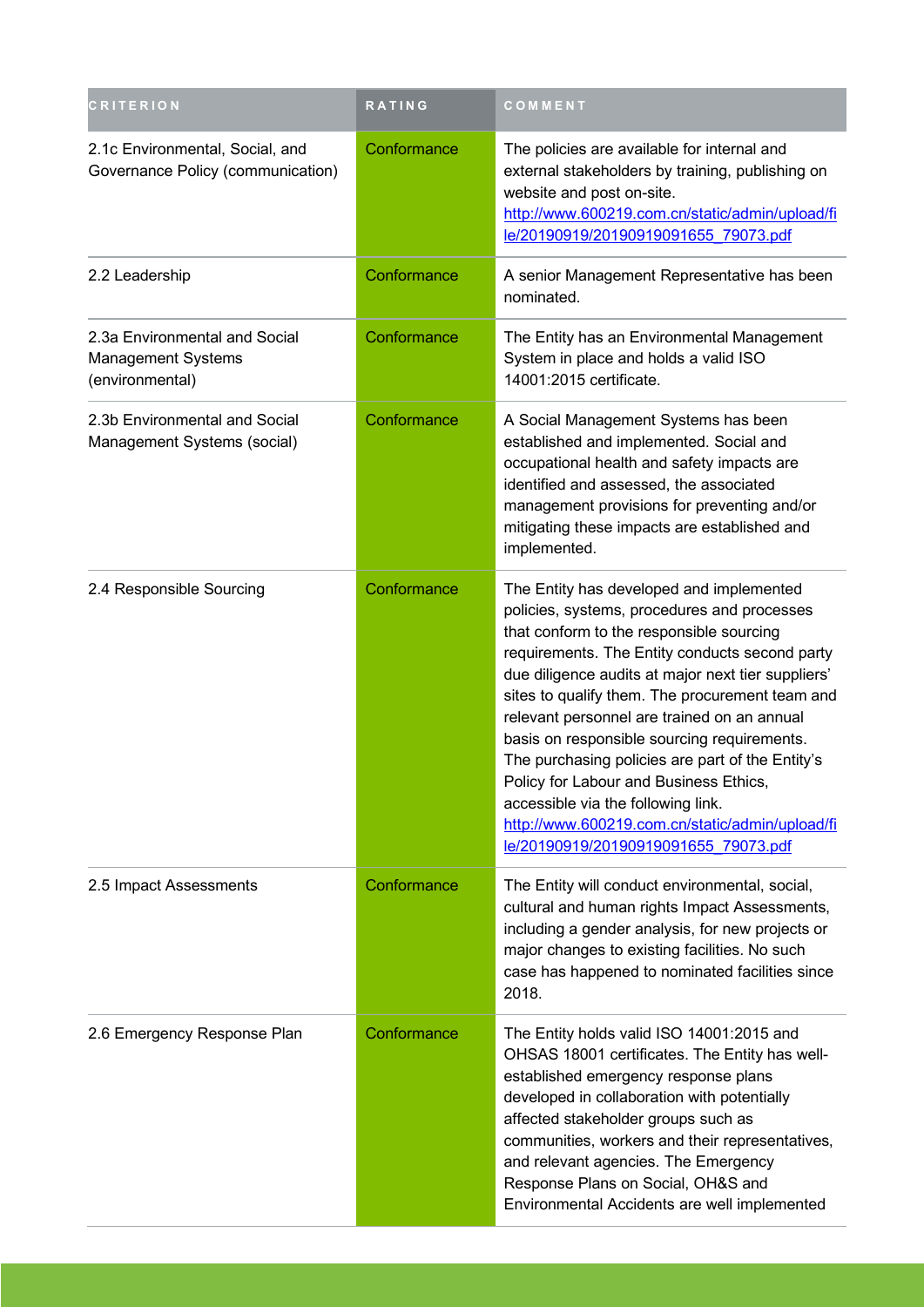| <b>CRITERION</b>                                                          | RATING         | COMMENT                                                                                                                                                                                                                                                                                                                                                                                                                                                         |
|---------------------------------------------------------------------------|----------------|-----------------------------------------------------------------------------------------------------------------------------------------------------------------------------------------------------------------------------------------------------------------------------------------------------------------------------------------------------------------------------------------------------------------------------------------------------------------|
|                                                                           |                | and personnel trained as verified during the<br>audit.                                                                                                                                                                                                                                                                                                                                                                                                          |
| 2.7 Mergers and Acquisitions                                              | Conformance    | A procedure is established for mergers and<br>acquisitions, but no such activity has happened<br>since 2018.                                                                                                                                                                                                                                                                                                                                                    |
| 2.8 Closure, Decommissioning and<br><b>Divestment</b>                     | Conformance    | A procedure for closure, decommissioning and<br>divestment has been established in accordance<br>to the requirement of ASI Performance<br>Standard. But no such case has happened<br>since 2018.                                                                                                                                                                                                                                                                |
| PRINCIPLE 3 TRANSPARENCY                                                  |                |                                                                                                                                                                                                                                                                                                                                                                                                                                                                 |
| 3.1 Sustainability Reporting                                              | Conformance    | The annual sustainability report, published on<br>the website of Shandong Nanshan Aluminum<br>Co., Ltd. Aluminium Foil Co., Ltd.:<br>http://www.600219.com.cn/static/admin/upload/fi<br>le/20191008/20191008014935 57205.pdf                                                                                                                                                                                                                                    |
| 3.2 Non-compliance and liabilities                                        | Conformance    | Shandong Nanshan Aluminum Co., Ltd. is a<br>listed company in stock market. The Entity<br>publicly disclose information on significant fines,<br>judgments, penalties and non-monetary<br>sanctions for failure to comply with Applicable<br>Law. There are no significant fines or penalties<br>imposed on the Entity as reported in 2018<br>sustainability report.<br>http://www.600219.com.cn/static/admin/upload/fi<br>le/20191008/20191008014935 57205.pdf |
| 3.3a Payments to governments (legal<br>and contractual)                   | Conformance    | The Entity only make, or have made on its<br>behalf, payments to governments on a legal<br>and/or contractual basis. This is published on<br>section 10 of the Entity's semi-annual report,<br>accessible on the official website of Shanghai<br>Stock Exchange:<br>http://www.sse.com.cn/disclosure/listedinfo/anno<br>uncement/c/2019-08-27/600219 2019 z.pdf                                                                                                 |
| 3.3b Payments to governments<br>(disclosure - bauxite mining)             | Not Applicable | This criterion is not applicable to the Entity's<br>Certification Scope.                                                                                                                                                                                                                                                                                                                                                                                        |
| 3.4 Stakeholder complaints,<br>grievances and requests for<br>information | Conformance    | Internal and external Whistle-<br>blowing/Complaint/Grievance Mechanism exist<br>(e.g. whistle blower hotlines, mail address,<br>suggestion box). Please find it on page 5 of the<br>Entity's Policy for Labour and Business Ethics.<br>http://www.600219.com.cn/static/admin/upload/fi<br>le/20190919/20190919091655 79073.pdf                                                                                                                                 |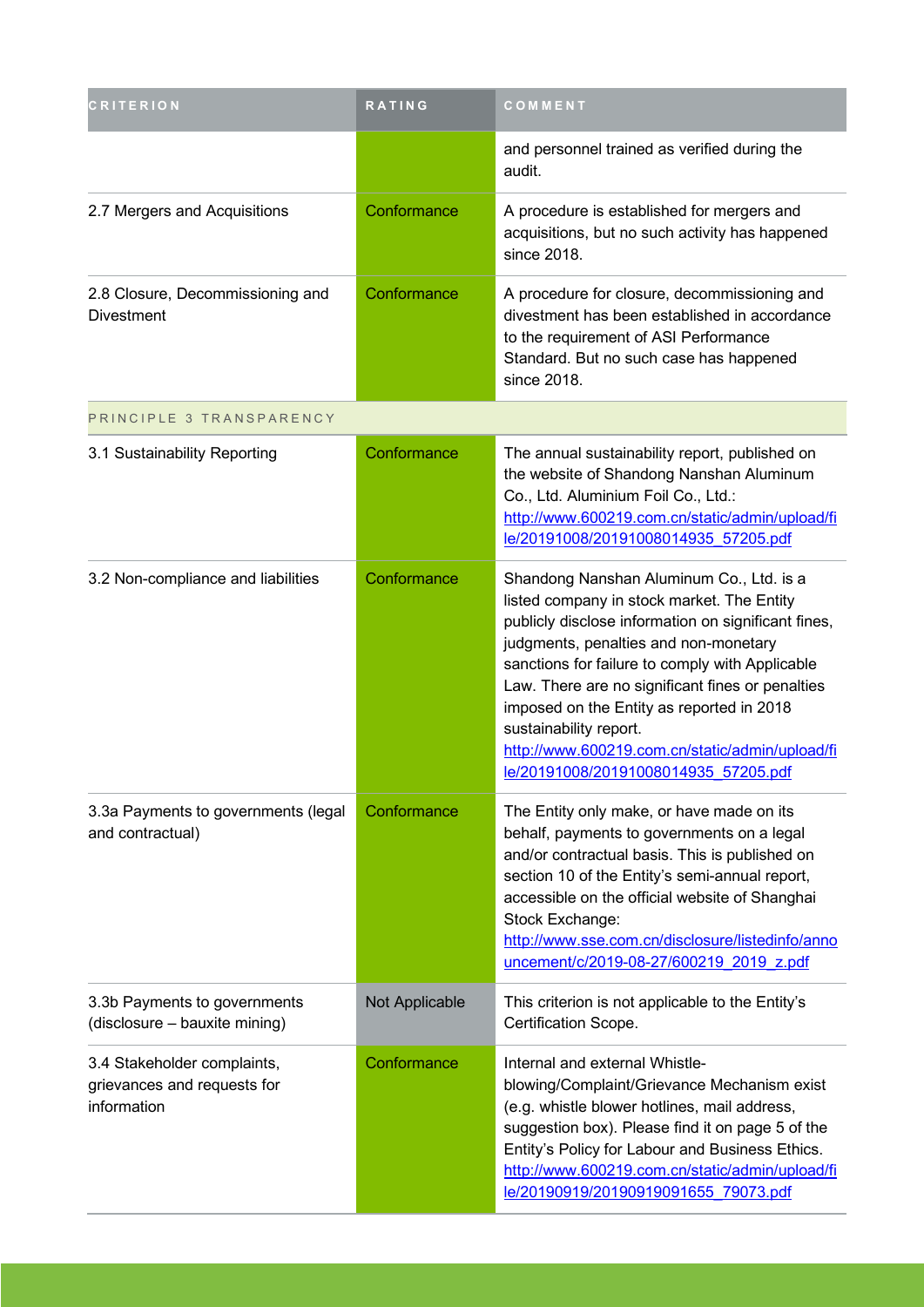| <b>CRITERION</b>                                                       | RATING      | COMMENT                                                                                                                                                                                                                                                                                                                                                                                                                        |  |
|------------------------------------------------------------------------|-------------|--------------------------------------------------------------------------------------------------------------------------------------------------------------------------------------------------------------------------------------------------------------------------------------------------------------------------------------------------------------------------------------------------------------------------------|--|
| PRINCIPLE 4 MATERIAL STEWARDSHIP                                       |             |                                                                                                                                                                                                                                                                                                                                                                                                                                |  |
| 4.1a Environmental Life Cycle<br>Assessment (life cycle impacts)       | Conformance | The environmental life cycle assessment is<br>conducted and documented. And the<br>Environmental Life Cycle Assessment Report is<br>published on the website of the Entity.<br>http://www.600219.com.cn/static/admin/upload/fi<br>le/20191008/20191008014816_91776.pdf<br>                                                                                                                                                     |  |
| 4.1b Environmental Life Cycle<br>Assessment (cradle to gate)           | Conformance | The Entity has provided adequate cradle-to-gate<br>Life Cycle Assessment (LCA) information on its<br>aluminum product. The Environmental Life<br>Cycle Assessment Report can be provided by<br>external communication if required. There have<br>been no requests to date.                                                                                                                                                     |  |
| 4.1c Environmental Life Cycle<br>Assessment (public communication)     | Conformance | The Environmental Life Cycle Assessment<br>Report is published in the official website of<br>Shandong Nanshan Aluminum Foil Co., Ltd.<br>http://www.600219.com.cn/static/admin/upload/fi<br>le/20191008/20191008014816 91776.pdf                                                                                                                                                                                               |  |
| 4.2 Product design                                                     | Conformance | The Entity integrates relevant objectives in the<br>design and development process for products to<br>enhance sustainability, including the<br>environmental life cycle impacts of the end<br>product.<br>http://www.600219.com.cn/static/admin/upload/fi<br>le/20191008/20191008014816 91776.pdf                                                                                                                              |  |
| 4.3a Aluminium Process Scrap<br>(targets)                              | Conformance | The Entity has minimized the generation of<br>Aluminum Process Scrap within its own<br>operations and, where generated target 100% of<br>scrap for collection, recycling and/or re-use.<br>Refer to Life Cycle Management of Solid Waste<br>on page 25 of the Entity's Sustainability Report,<br>accessible via the following link.<br>http://www.600219.com.cn/static/admin/upload/fi<br>le/20191008/20191008014935 57205.pdf |  |
| 4.3b Aluminium Process Scrap (alloy<br>separation)                     | Conformance | The Entity implement to separate Aluminium<br>alloys and grades for recycling. The generated<br>target for process scrap utilization rate is 100%.<br>Refer to Life Cycle Management of Solid Waste<br>on page 25 of Sustainability Report, accessible<br>via the following link.<br>http://www.600219.com.cn/static/admin/upload/fi<br>le/20191008/20191008014935 57205.pdf                                                   |  |
| 4.4a Collection and recycling of<br>products at end-of-life (strategy) | Conformance | Shandong Nanshan Aluminum Co., Ltd. is<br>communicating with main customer to discuss                                                                                                                                                                                                                                                                                                                                          |  |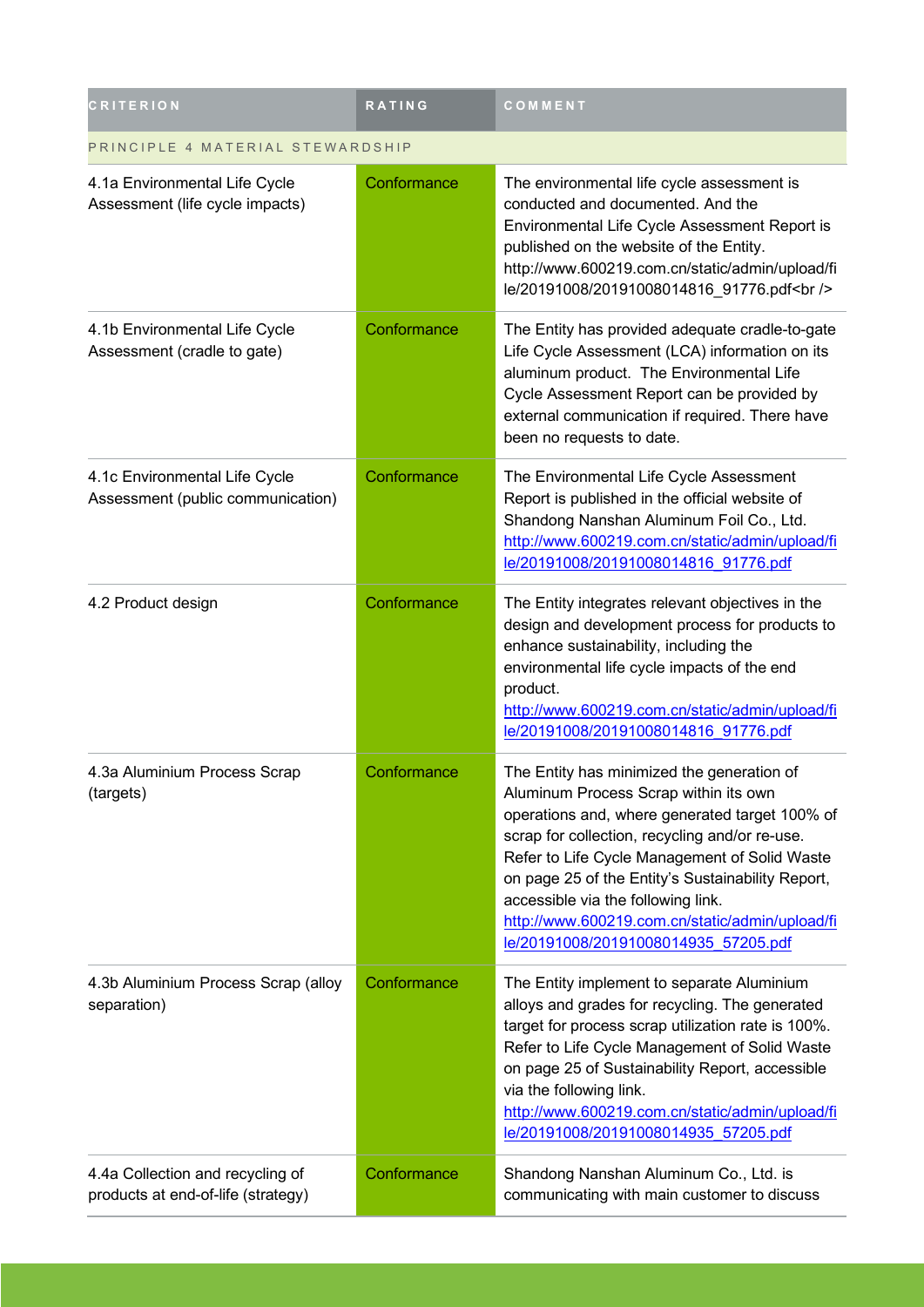| CRITERION                                                                | <b>RATING</b> | COMMENT                                                                                                                                                                                                                                                                                                                                                                                                                                                                                                |
|--------------------------------------------------------------------------|---------------|--------------------------------------------------------------------------------------------------------------------------------------------------------------------------------------------------------------------------------------------------------------------------------------------------------------------------------------------------------------------------------------------------------------------------------------------------------------------------------------------------------|
|                                                                          |               | how to improve the recycling rate of products at<br>end-of-life.                                                                                                                                                                                                                                                                                                                                                                                                                                       |
| 4.4b Collection and recycling of<br>products at end-of-life (engagement) | Conformance   | Because there is not the complete local,<br>regional or national collection and recycling<br>systems for aluminum scraps in China,<br>Shandong Nanshan Aluminum Co., Ltd.is<br>working with the customer to decide how to<br>improve the recycling rate of products at end-of-<br>life.                                                                                                                                                                                                                |
| PRINCIPLE 5 GREENHOUSE GAS EMISSIONS                                     |               |                                                                                                                                                                                                                                                                                                                                                                                                                                                                                                        |
| 5.1 Disclosure of GHG emissions and<br>energy use                        | Conformance   | The major scope 1, 2 greenhouse gas<br>emissions and energy use by source are<br>tracked, calculated and documented annually,<br>refer section 2 & 3 of 2018 GHG emissions<br>report. The information can be reached via:<br>http://www.600219.com.cn/static/admin/upload/fi<br>le/20190919/20190919091903 78238.pdf<br>http://www.600219.com.cn/nlist.html?category_i<br>$d = 228$<br>The GHG emission is not checked by 3rd party.                                                                   |
| 5.2 GHG emissions reductions                                             | Conformance   | The Entity set up a GHG emission reduction<br>target towards 2019 should reduce the GHG<br>emission per product based on the level of<br>2018, aligning with the group target assigned.<br>The main strategy is to reduce the unnecessary<br>electricity consumption and increase the scrap<br>recycle rate. Refer section 1&2 of GHG<br>emission reduction target. The information can<br>be reached via:<br>http://www.600219.com.cn/static/admin/upload/fi<br>le/20200313/20200313083721 24403.pdf. |
| 5.3a Aluminium Smelting<br>(management system)                           | Conformance   | The Entity operates its environmental<br>management system in accordance with ISO<br>14001:2015 that has adequate evaluation<br>procedures and operating controls to limit direct<br>GHG emissions.                                                                                                                                                                                                                                                                                                    |
| 5.3b Aluminium Smelting (up to and<br>including 2020)                    | Conformance   | The Entity have defined and are implementing a<br>plan aimed at reducing scope 1 and 2 GHG<br>emissions below 8 tonnes CO2 -eq per metric<br>tonne of aluminium by 2030. Refer section 2 of<br>GHG emission reduction target. The information<br>can be reached via:<br>http://www.600219.com.cn/static/admin/upload/fi<br>le/20200313/20200313083721_24403.pdf.<br>http://www.600219.com.cn/nlist.html?category_i<br>$d = 228$                                                                        |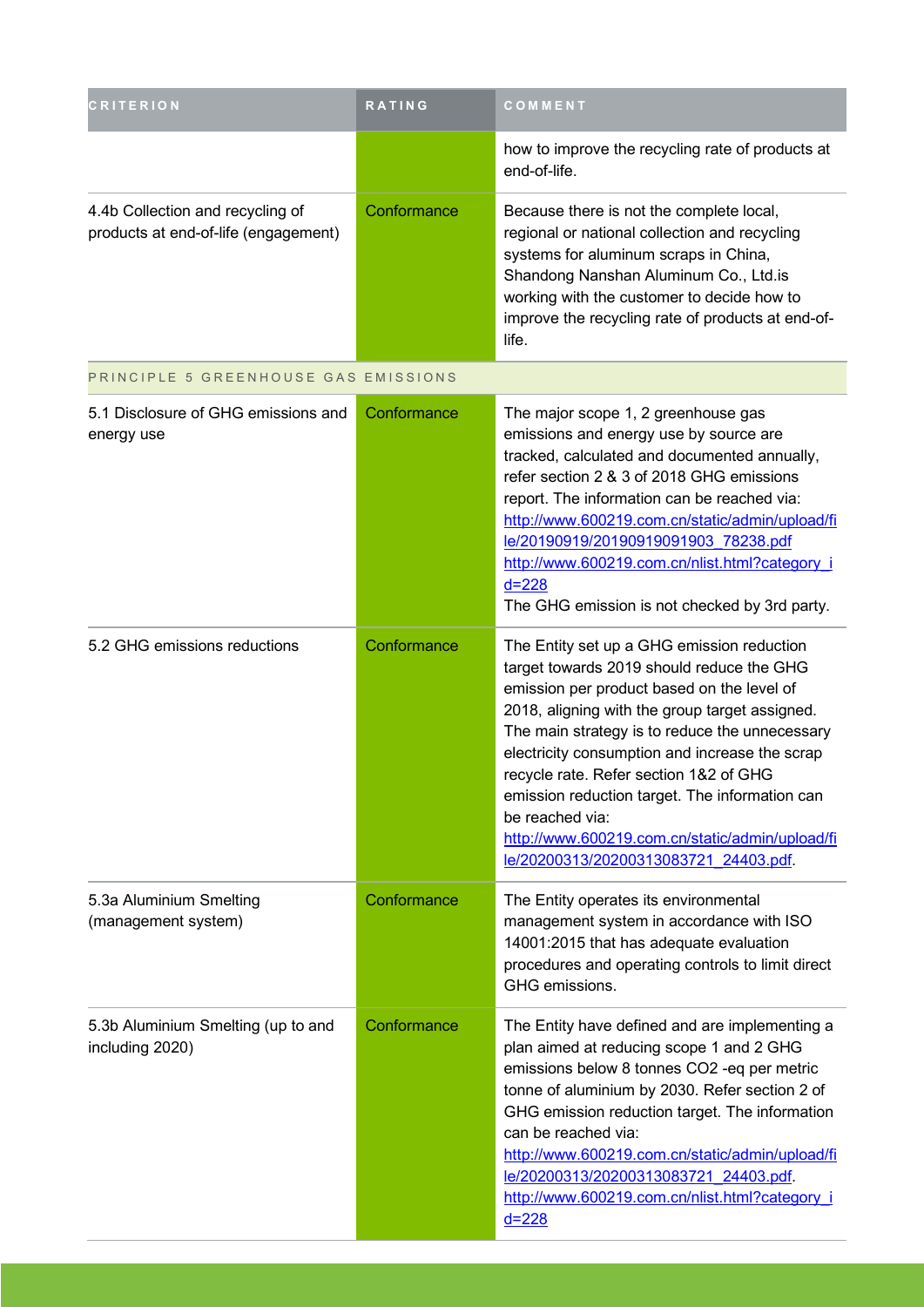| <b>CRITERION</b>                                                     | <b>RATING</b>             | COMMENT                                                                                                                                                                                                                                                                                                                                                                           |
|----------------------------------------------------------------------|---------------------------|-----------------------------------------------------------------------------------------------------------------------------------------------------------------------------------------------------------------------------------------------------------------------------------------------------------------------------------------------------------------------------------|
| 5.3c Aluminium Smelting (after 2020)                                 | Not Applicable            | The Entity does not have plans for any new<br>smelter line to be started after 2020, as of this<br>audit. Hence, this element is not applicable.                                                                                                                                                                                                                                  |
| PRINCIPLE 6 EMISSIONS, EFFLUENTS AND WASTE                           |                           |                                                                                                                                                                                                                                                                                                                                                                                   |
| 6.1 Emissions to Air                                                 | Conformance               | The waste air generated in the operation is<br>collected and treated before discharge. The<br>emission meets the local discharge limit.<br>Conducted air emission management plan with<br>actions/controls to mitigate adverse impacts.                                                                                                                                           |
| 6.2 Discharges to Water                                              | Conformance               | Discharges to water is covered and managed<br>within the environmental management system.<br>The Entity setup water reduction targets and<br>establish related plan to minimize adverse<br>impacts. The monitor report of wastewater in<br>2018 shows major pollutants were monitored,<br>monitoring results for these major pollutants<br>meets the local legal discharge limit. |
| 6.3a Assessment and Management<br>of Spills and Leakage (assessment) | Conformance               | An assessment of risk areas of operations<br>where spills and leakage may contaminate air,<br>water and soil is done by following the risk<br>assessment process of environmental<br>management system.                                                                                                                                                                           |
| 6.3b Assessment and Management<br>of Spills and Leakage (management) | Conformance               | Assessment and management of spills and<br>leakage is defined in the environmental<br>management system. Major spills and leakages<br>will be handled and communicated by the<br>emergency response team.                                                                                                                                                                         |
| 6.4a Reporting of Spills (immediate<br>disclosure)                   | Conformance               | Reporting of spill/leakage is defined in<br>management procedure of information<br>disclosure. No spill/leakage happened in 2018.<br>http://www.600219.com.cn/static/admin/upload/fi<br>le/20191008/20191008014935 57205.pdf                                                                                                                                                      |
| 6.4b Reporting of Spills (regular<br>reporting)                      | Conformance               | The impact assessments of the spill/leakage<br>and remediation actions taken will be published<br>in the annual sustainability report. No<br>spill/leakage happened in 2018.<br>http://www.600219.com.cn/static/admin/upload/fi<br>le/20191008/20191008014935 57205.pdf                                                                                                           |
| 6.5a Waste management and<br>reporting (strategy)                    | Minor Non-<br>Conformance | Waste management is covered by the<br>environmental management system. The Entity<br>implemented a waste management strategy<br>according to the waste mitigation hierarchy. The<br>disposal of hazardous waste is in compliance<br>with the legal compliance in aluminium alloy,                                                                                                 |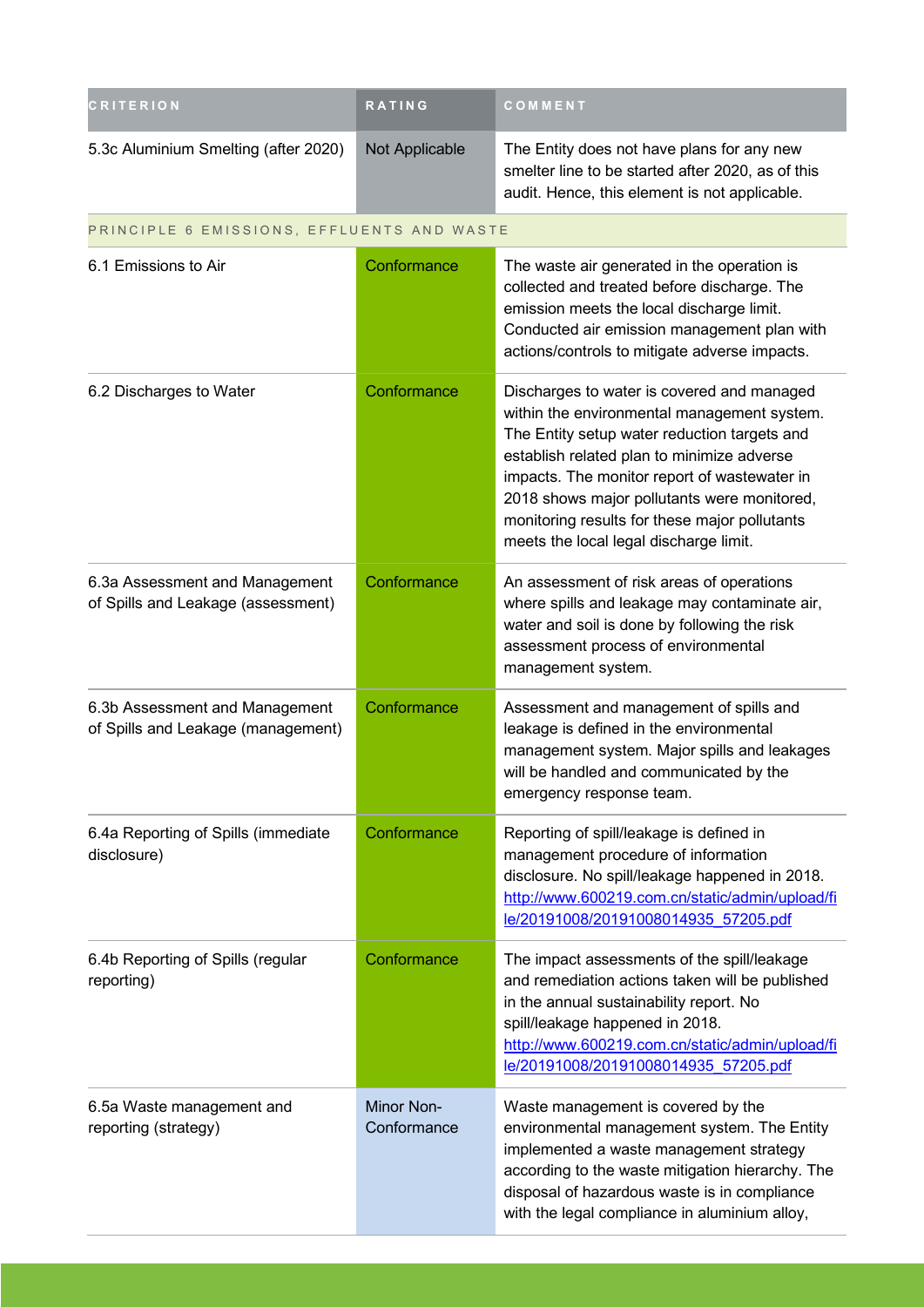| <b>CRITERION</b>                                        | RATING                    | COMMENT                                                                                                                                                                                                                                                                                                                                                                                                                                                                                                                                                                                                                                 |
|---------------------------------------------------------|---------------------------|-----------------------------------------------------------------------------------------------------------------------------------------------------------------------------------------------------------------------------------------------------------------------------------------------------------------------------------------------------------------------------------------------------------------------------------------------------------------------------------------------------------------------------------------------------------------------------------------------------------------------------------------|
|                                                         |                           | electrolysis aluminium, aluminium alloy plate<br>and strip production lines.<br>However, a minor finding is raised for 600,000<br>t/a alumina production line of Phase I: As per<br>relevant regulations, hazardous waste should be<br>disposed by qualified supplier, However, for the<br>hazardous waste (waste oil) generated from<br>600,000 t/a alumina production line of Phase I.<br>the disposal contract signed by qualified supplier<br>is not available.                                                                                                                                                                     |
| 6.5b Waste management and<br>reporting (disclosure)     | Conformance               | The Entity publicly disclose the waste<br>generation and disposals information on page<br>23-25 of the sustainable development report in<br>2018 and published in the official website:<br>http://www.600219.com.cn/static/admin/upload/fi<br>le/20191008/20191008014935 57205.pdf                                                                                                                                                                                                                                                                                                                                                      |
| 6.6a Bauxite Residue (storage<br>construction)          | Conformance               | The Entity demonstrated that it had built bauxite<br>residue storage facilities with adequate<br>containment and protection of the environment.<br>the new technology of Dry Stacking Method to<br>deposit bauxite residue was implemented.<br>Periodic monitoring and assessment for the<br>Bauxite Residue Reservoir are implemented.<br>More information can be found on page 20 of<br>the Entity's Sustainability Report, accessible via<br>the following link.<br>http://www.600219.com.cn/static/admin/upload/fi<br>le/20191008/20191008014935 57205.pdf                                                                          |
| 6.6b Bauxite Residue (integrity<br>checks and controls) | Minor Non-<br>Conformance | Regular check and monitoring for Bauxite<br>Residue Reservoir are implemented. And the<br>on-line monitoring system was installed the to<br>monitor the displacement of the dam.<br>However, a minor finding is raised for the control<br>of environmental protection acceptance. The<br>environmental protection acceptance of the<br>phase II construction Project of Bauxite Residue<br>Reservoir is in progress, but it is not obtained till<br>now. which has exceeded the specified time, It<br>against the requirements of Interim Measures on<br>Environmental Check & Acceptance to the<br>Completion of Construction Project. |
| 6.6c Bauxite Residue (water<br>discharge)               | Conformance               | It was evidenced that the Entity has controlled<br>and neutralised the water discharged from<br>Bauxite Residue Storage to minimize the<br>impacts to the environment. there is no external<br>discharge of water from the Bauxite Residue<br>Storage. All waste water of the Bauxite Residue                                                                                                                                                                                                                                                                                                                                           |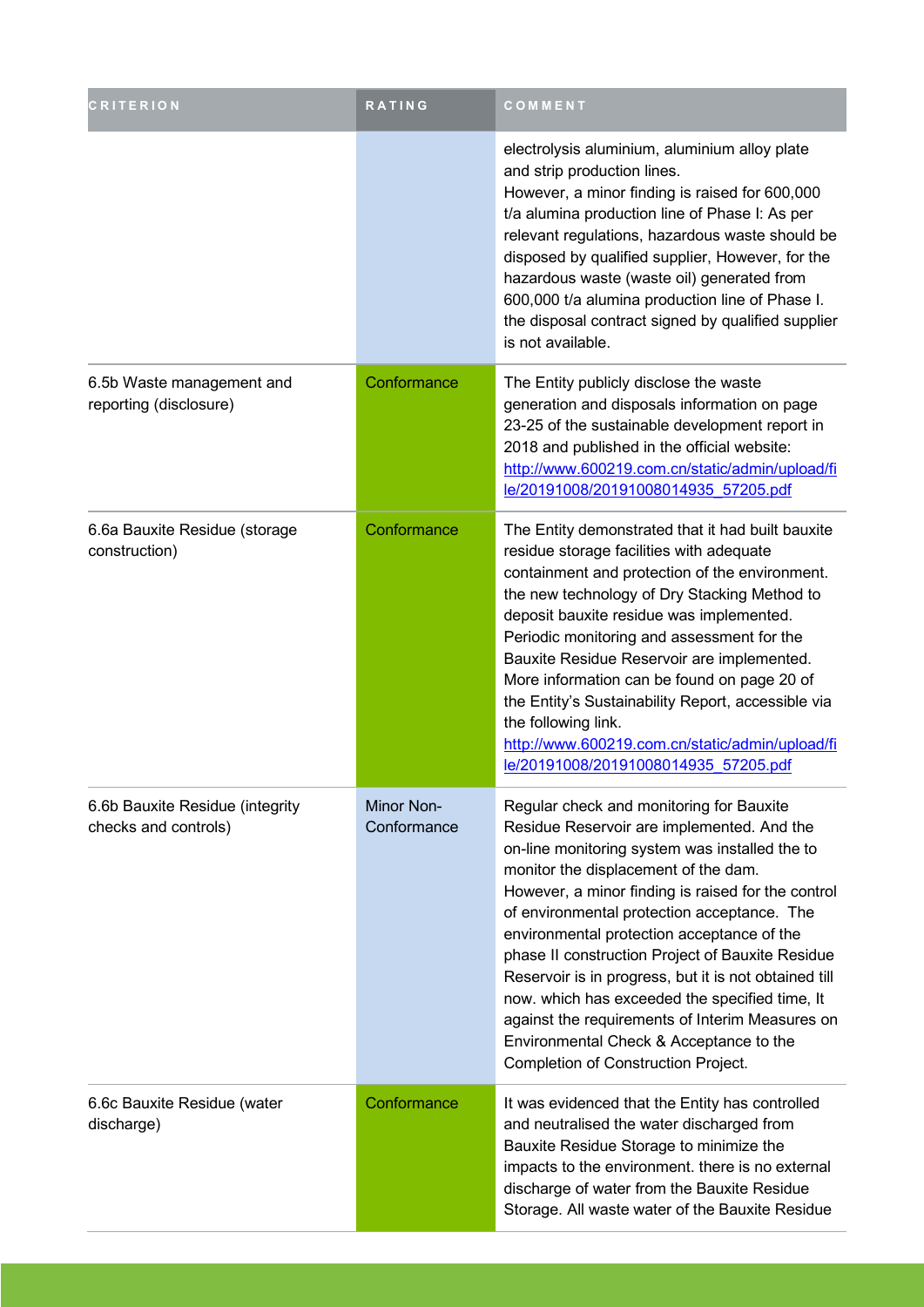| CRITERION                                                 | <b>RATING</b> | COMMENT                                                                                                                                                                                                                                                                                                                                                                                                  |
|-----------------------------------------------------------|---------------|----------------------------------------------------------------------------------------------------------------------------------------------------------------------------------------------------------------------------------------------------------------------------------------------------------------------------------------------------------------------------------------------------------|
|                                                           |               | Storage is pumped back to the plant. Periodical<br>environmental monitoring for wastewater<br>pollution control of Bauxite Residue Reservoir is<br>implemented. More information can be found on<br>page 20 of the Entity's Sustainability Report,<br>accessible via the following link. \<br>http://www.600219.com.cn/static/admin/upload/fi<br>le/20191008/20191008014935 57205.pdf                    |
| 6.6d Bauxite Residue (marine and<br>aquatic environments) | Conformance   | It was evidenced that the Entity does not<br>discharge water or bauxite residue from Bauxite<br>Residue Reservoir to marine and aquatic<br>environments.                                                                                                                                                                                                                                                 |
| 6.6e Bauxite Residue (start of the art<br>technologies)   | Conformance   | The dry-stacking technology for bauxite residue<br>had been adopted by the Entity. And the new<br>technology to re-use of the bauxite residue is<br>testing by the Entity. It was evidenced that the<br>Entity is in the continuous process of testing<br>new technology to re-use of the bauxite residue.                                                                                               |
| 6.6f Bauxite Residue (remediation)                        | Conformance   | The Entity has established a management plan<br>for Bauxite Residue Reservoir including how to<br>mitigate the risk of future environmental<br>contamination if closure of the Bauxite Residue<br>Reservoir in the future.                                                                                                                                                                               |
| 6.7a Spent Pot Lining (SPL) (storage<br>and management)   | Conformance   | The Entity has a designated hazardous waste<br>warehouse, where the SPL is stored in a<br>manner that prevents the release of leachate (if<br>generated) to the environment prior to shipment.<br>SPL are packed into special bags and labelled<br>as hazardous waste.                                                                                                                                   |
| 6.7b Spent Pot Lining (SPL)<br>(recovery and recycling)   | Conformance   | According to China's environmental regulations,<br>the SPL is strictly required to be disposed as<br>hazardous waste. the Entity has demonstrated<br>that it is in the continuous process of optimizing<br>the recovery and recycling of carbon and<br>refractory materials, such as optimizing<br>production process, less consumption of raw<br>materials and achieve further efficiency gains<br>etc. |
| 6.7c Spent Pot Lining (SPL)<br>(Untreated SPL)            | Conformance   | All the SPL is required to be sent to a qualified<br>supplier for disposal, SPL is strictly required to<br>be disposed as hazardous waste. there are no<br>adverse impacts to the environment associated<br>with the landfilling of the treated SPL.                                                                                                                                                     |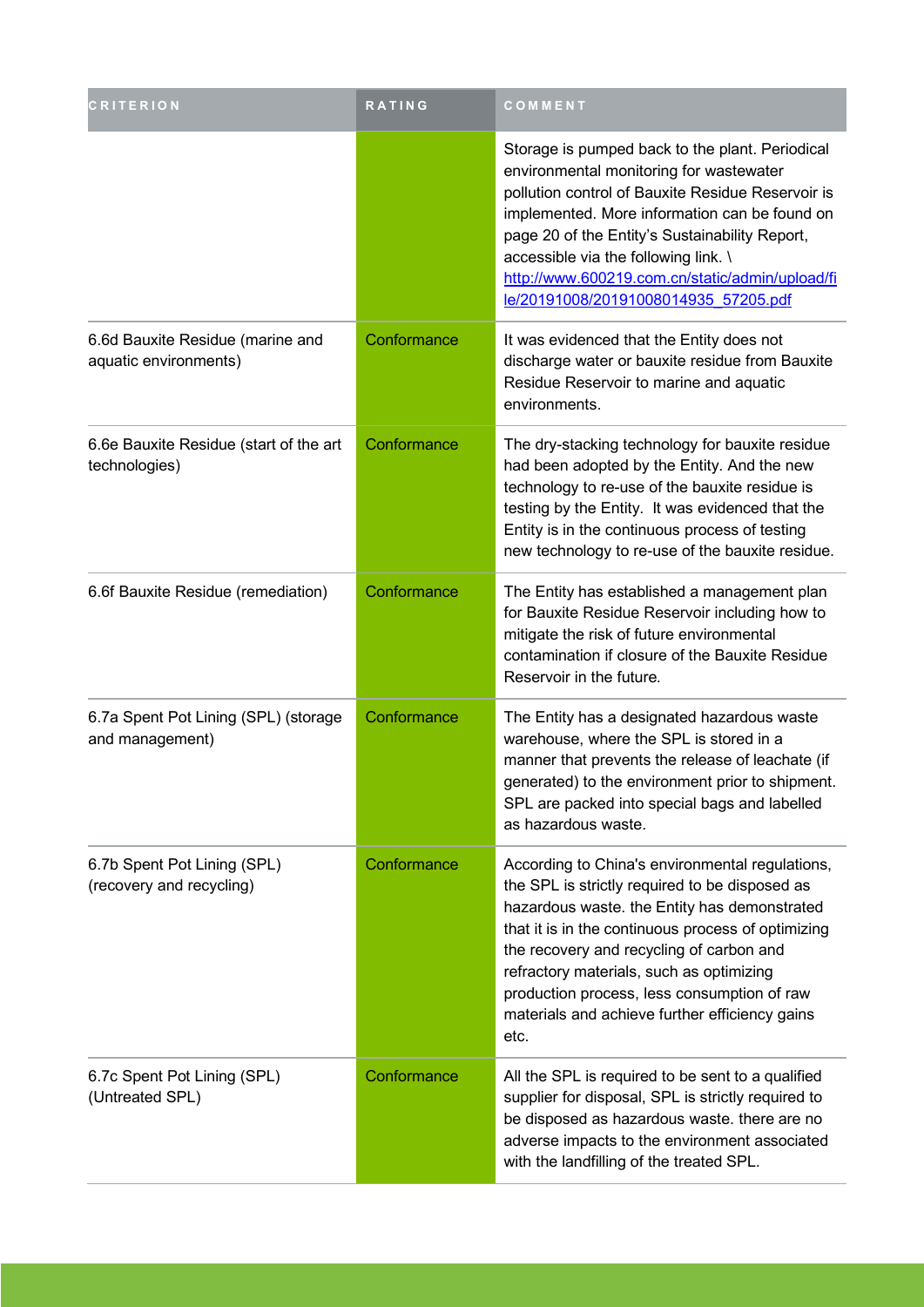| <b>CRITERION</b>                                                 | <b>RATING</b>  | COMMENT                                                                                                                                                                                                                                                                                                                                                                                                                           |
|------------------------------------------------------------------|----------------|-----------------------------------------------------------------------------------------------------------------------------------------------------------------------------------------------------------------------------------------------------------------------------------------------------------------------------------------------------------------------------------------------------------------------------------|
| 6.7d Spent Pot Lining (SPL) (review<br>of alternatives)          | Conformance    | According to China's environmental regulations,<br>the SPL is strictly required to be disposed as<br>hazardous waste. SPL will be sent to qualified<br>supplier to handle. The Entity regularly<br>evaluated the hazardous waste supplier based<br>on their ability and qualification. including how to<br>search for the alternatives to landfilling of<br>treated SPL and/or stockpiling of SPL.                                |
| 6.7e Spent Pot Lining (SPL) (marine<br>and aquatic environments) | Conformance    | All the SPL is required to be sent to qualified<br>supplier for disposal. SPL is not discharged to<br>marine or aquatic environments.                                                                                                                                                                                                                                                                                             |
| 6.8a Dross (recovery)                                            | Conformance    | The Aluminium taken from the dross pressing<br>will be recycled into the melting furnaces of<br>Shandong Nanshan Aluminum Co., Ltd. The<br>rest part is sold to the outside dross processers<br>for further extracting the Aluminium remained,<br>which can be used to produce Aluminium<br>alloying ingots.                                                                                                                      |
| 6.8b Dross (recycling)                                           | Conformance    | The Aluminium taken from the dross pressing<br>will be recycled into the melting furnaces of<br>Shandong Nanshan Aluminum Co., Ltd. for<br>recycling dross residue. The rest part is sold to<br>the outside dross processers for recycling dross<br>residue., which can be used to produce<br>Aluminium alloying ingots.                                                                                                          |
| 6.8c Dross (review of alternatives)                              | Not Applicable | There is no dross residue sent to landfill.                                                                                                                                                                                                                                                                                                                                                                                       |
| PRINCIPLE 7 WATER STEWARDSHIP                                    |                |                                                                                                                                                                                                                                                                                                                                                                                                                                   |
| 7.1a Water assessment (mapping)                                  | Conformance    | The water source is municipal water supply.<br>Usage is tracked and documented. The legal<br>required Permit for Water Discharge into Public<br>Drainage System is granted by the government<br>agency.                                                                                                                                                                                                                           |
| 7.1b Water assessment (risk<br>assessment)                       | Conformance    | The Entity has conducted water risk<br>assessments. The water risk assessment<br>considered the Entity's industrial park, nearby<br>lands and waterways risk in their area of<br>influence. Due to the nature of the product and<br>production processes, and most of the Entity's<br>sites have closed loop water management<br>systems, in the local water environment, the<br>level of water-related risk was found to be low. |
| 7.2a Water management<br>(management plans)                      | Not Applicable | There were no identified significant water related<br>risks in the Entity's area of influence.                                                                                                                                                                                                                                                                                                                                    |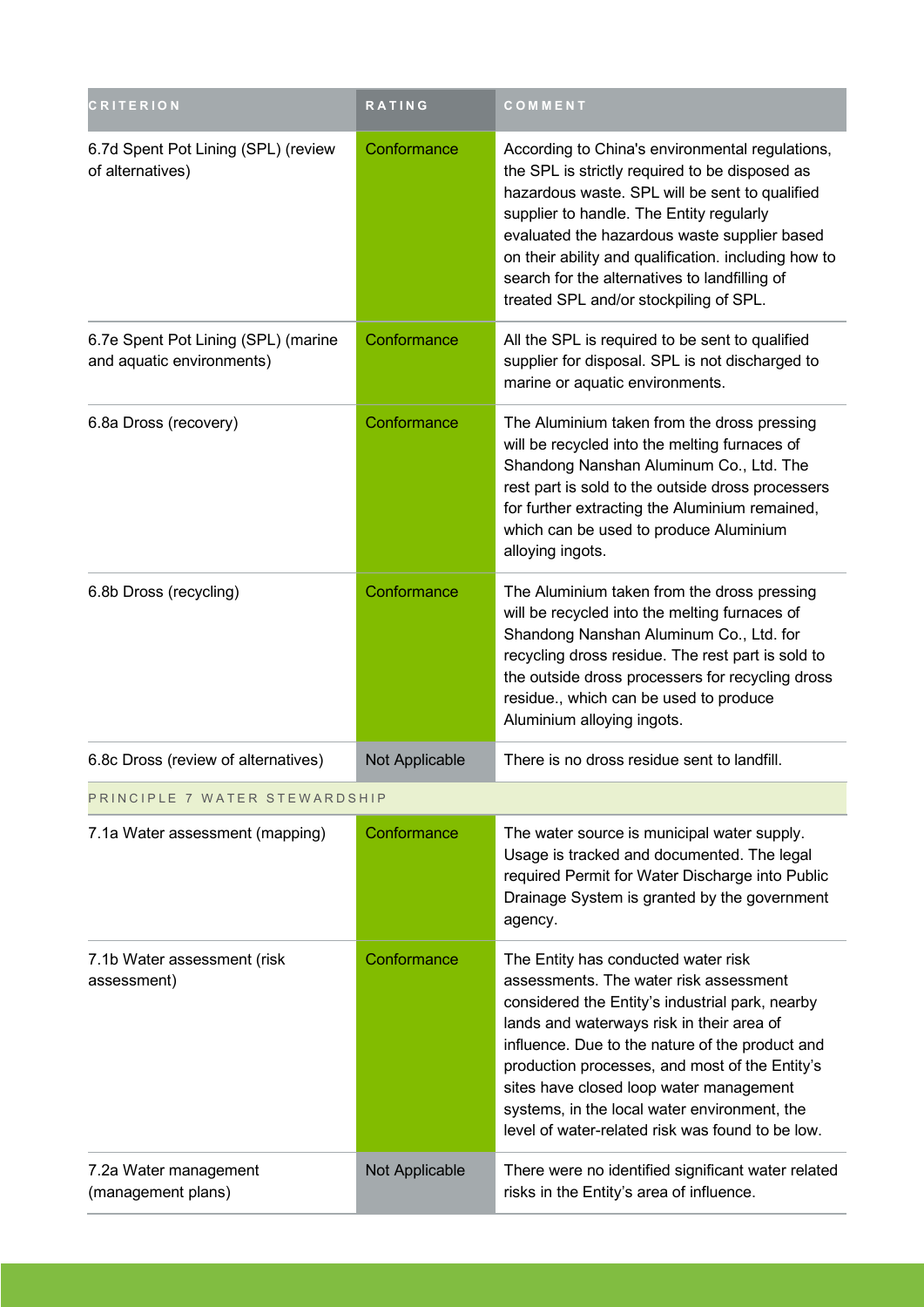| <b>RITERION</b>                                                                           | RATING         | COMMENT                                                                                                                                                                                                                                                                                                                                                                                                                                                                                                                                                                                                              |
|-------------------------------------------------------------------------------------------|----------------|----------------------------------------------------------------------------------------------------------------------------------------------------------------------------------------------------------------------------------------------------------------------------------------------------------------------------------------------------------------------------------------------------------------------------------------------------------------------------------------------------------------------------------------------------------------------------------------------------------------------|
| 7.2b Water management (monitoring)                                                        | Not Applicable | There were no identified significant water related<br>risks in the Entity's area of influence.                                                                                                                                                                                                                                                                                                                                                                                                                                                                                                                       |
| 7.3 Disclosure of water usage and<br>risks                                                | Conformance    | The water usage and risks assessment report<br>are published on section 4-8 of assessment<br>report of water-related risks. Please see<br>http://www.600219.com.cn/static/admin/upload/fi<br>le/20190919/20190919092041 29385.pdf                                                                                                                                                                                                                                                                                                                                                                                    |
| PRINCIPLE 8 BIODIVERSITY                                                                  |                |                                                                                                                                                                                                                                                                                                                                                                                                                                                                                                                                                                                                                      |
| 8.1 Biodiversity assessment                                                               | Conformance    | Biodiversity assessment is included in the<br>Environmental Management System. The risk or<br>impact by the operation of Shandong Nanshan<br>Aluminum Co., Ltd. and in the Entity's industrial<br>park, nearby lands and waterways Area of<br>Influence on biodiversity was assessed as low.<br>The assessment involved qualified third parties<br>and he report was approved by the local<br>Environmental Protection Bureau (EPB).<br>Further information, please see the Biodiversity<br><b>Risk Assessment Report</b><br>http://www.600219.com.cn/static/admin/upload/fi<br>le/20191008/20191008030256 38212.pdf |
| 8.2a Biodiversity management<br>(biodiversity action plans)                               | Not Applicable | The outcome of the biodiversity risk assessment<br>did not identify significant biodiversity impacts.                                                                                                                                                                                                                                                                                                                                                                                                                                                                                                                |
| 8.2b Biodiversity management<br>(consultation and mitigation<br>hierarchy)                | Not Applicable | The outcome of the biodiversity risk assessment<br>did not identify significant biodiversity impacts.                                                                                                                                                                                                                                                                                                                                                                                                                                                                                                                |
| 8.2c Biodiversity management<br>(reporting)                                               | Not Applicable | The outcome of the biodiversity risk assessment<br>did not identify significant biodiversity impacts.                                                                                                                                                                                                                                                                                                                                                                                                                                                                                                                |
| 8.3 Alien Species                                                                         | Conformance    | The main carrier medium (pallets which is wood)<br>is processed in a way to avoid the introduction<br>of alien species.                                                                                                                                                                                                                                                                                                                                                                                                                                                                                              |
| 8.4a Commitment to "No Go" in<br>World Heritage properties<br>(exploration and new mines) | Not Applicable | This criterion is not applicable to the Entity's<br>Certification Scope.                                                                                                                                                                                                                                                                                                                                                                                                                                                                                                                                             |
| 8.4b Commitment to "No Go" in<br>World Heritage properties (existing<br>operations)       | Not Applicable | This criterion is not applicable to the Entity's<br>Certification Scope.                                                                                                                                                                                                                                                                                                                                                                                                                                                                                                                                             |
| 8.5a Mine rehabilitation (best<br>available techniques)                                   | Not Applicable | This criterion is not applicable to the Entity's<br>Certification Scope.                                                                                                                                                                                                                                                                                                                                                                                                                                                                                                                                             |
| 8.5b Mine rehabilitation (financial<br>provisions)                                        | Not Applicable | This criterion is not applicable to the Entity's<br>Certification Scope.                                                                                                                                                                                                                                                                                                                                                                                                                                                                                                                                             |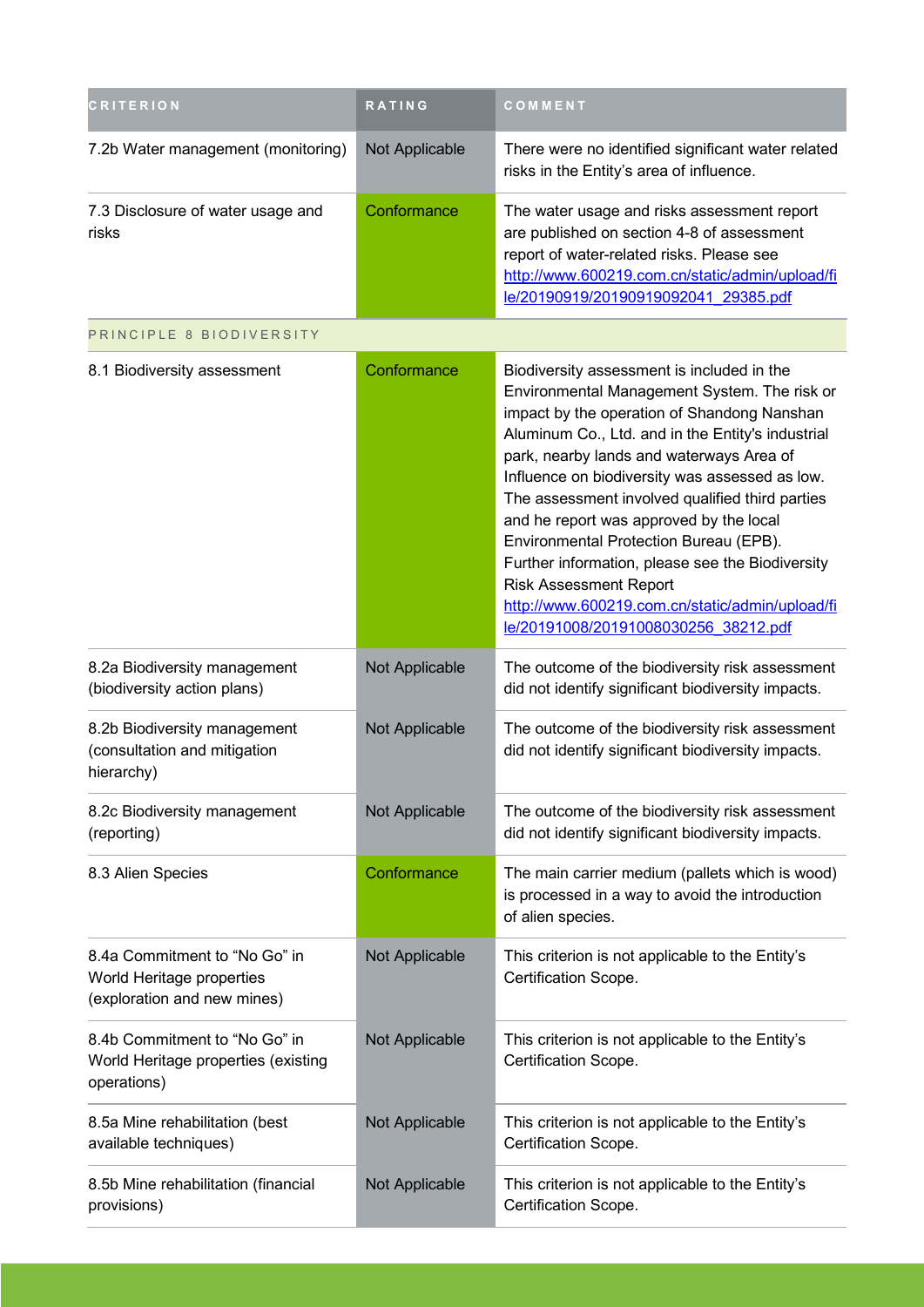| <b>CRITERION</b>                                 | RATING                    | COMMENT                                                                                                                                                                                                                                                                                                                                                                                                                                                                                                                                                                                         |
|--------------------------------------------------|---------------------------|-------------------------------------------------------------------------------------------------------------------------------------------------------------------------------------------------------------------------------------------------------------------------------------------------------------------------------------------------------------------------------------------------------------------------------------------------------------------------------------------------------------------------------------------------------------------------------------------------|
| PRINCIPLE 9 HUMAN RIGHTS                         |                           |                                                                                                                                                                                                                                                                                                                                                                                                                                                                                                                                                                                                 |
| 9.1a Human Rights Due Diligence<br>(policy)      | Conformance               | The Entity's ASI Policy states the Entity's<br>commitment to respect Human Rights according<br>to the UN Guiding Principles on Business and<br>Human Rights.                                                                                                                                                                                                                                                                                                                                                                                                                                    |
| 9.1b Human Rights Due Diligence<br>(process)     | Minor Non-<br>Conformance | The Entity commits to respect Human Right.<br>The due diligence process is established<br>covering the supply chain.<br>However, one minor non-conformance is issued<br>on due diligence of on-site service providers.                                                                                                                                                                                                                                                                                                                                                                          |
| 9.1c Human Rights Due Diligence<br>(remediation) | Conformance               | The Entity establishes and publishes the<br>complain/grievance channel to stakeholders.<br>Remediation process towards any adverse<br>human rights impact is in place. No Major<br>impact is reported.                                                                                                                                                                                                                                                                                                                                                                                          |
| 9.2 Women's Rights                               | Conformance               | Women's legal rights and interests are<br>respected by the Entity. The Entity has<br>implemented policies and processes to ensure<br>respect for the rights and interests of women,<br>consistent with international standards, including<br>the UN Convention on the Elimination of all<br>Forms of Discrimination Against Women<br>(CEDAW). The Equal Employment Opportunity<br>Policy is in place and is communicated to all<br>employees.                                                                                                                                                   |
| 9.3 Indigenous Peoples                           | Not Applicable            | Policies and processes to ensure respect for the<br>rights and interests of Indigenous Peoples is<br>established. No indigenous people are involved.                                                                                                                                                                                                                                                                                                                                                                                                                                            |
| 9.4 Free, Prior, and Informed<br>Consent (FPIC)  | Not Applicable            | Policies and processes to ensure respect for the<br>rights and interests of Indigenous Peoples<br>including Free, Prior, and Informed Consent<br>(FPIC) is established. No indigenous people are<br>involved.                                                                                                                                                                                                                                                                                                                                                                                   |
| 9.5 Cultural and sacred heritage                 | Conformance               | The Entity has a procedure in place to identify<br>the cultural sites and religious sites, conduct the<br>risk assessment to reduce the impact on the<br>sites. There is a Buddha Statue about 10 km to<br>the Nanshan Industry zone and a Buddha<br>Temple about 7 km to the Donghai Industry<br>zone. The outcomes of the risk assessment and<br>the feedback from the local religious affair<br>bureau, did not identify any impacts on the two<br>sites. The Buddha Statue, Buddha Temple and<br>the neighbouring resident communities are<br>identified as the Entity's Area of Influence. |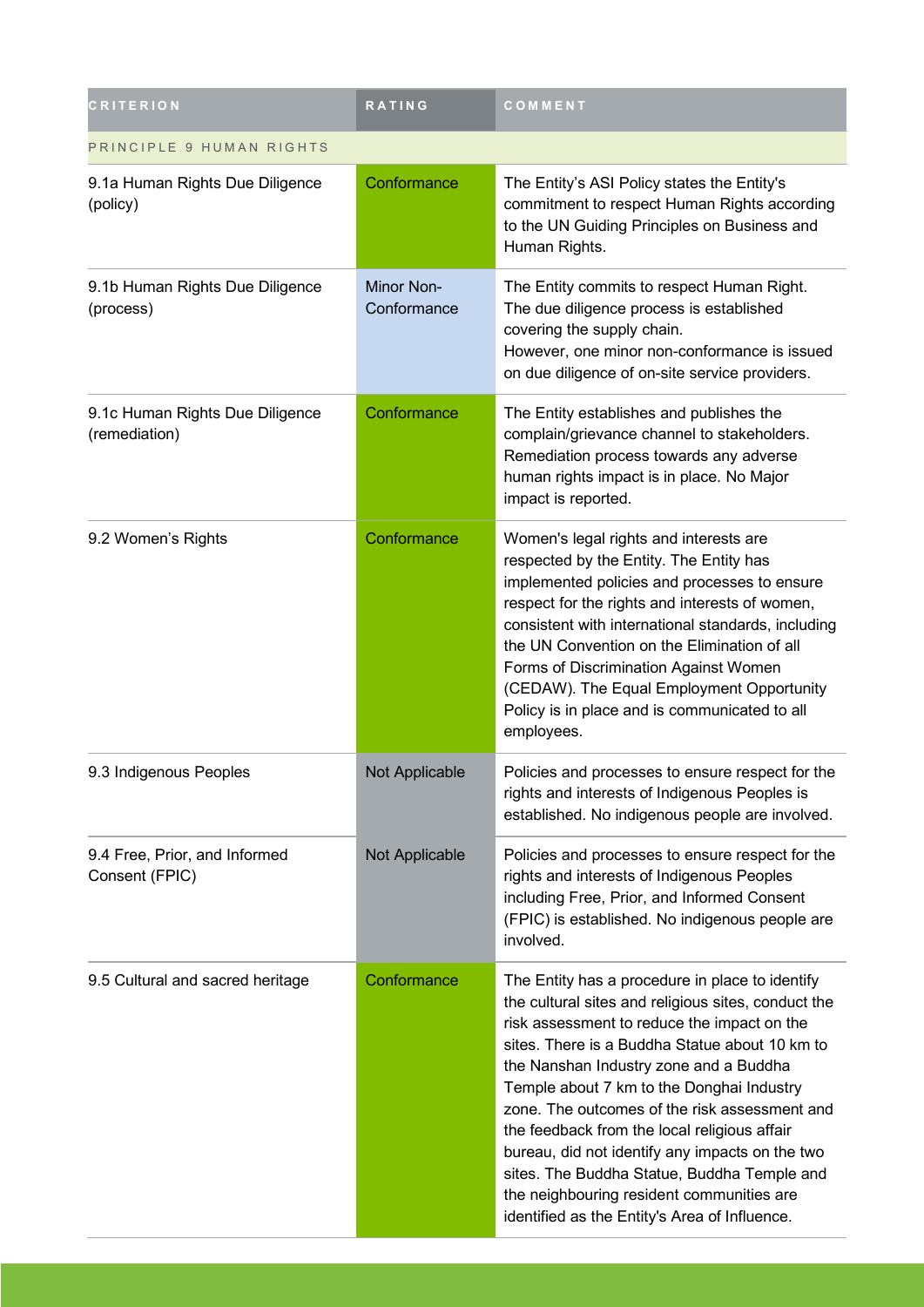| <b>CRITERION</b>                                 | <b>RATING</b>  | COMMENT                                                                                                                                                                                                                                                                                                                                                                                                                                                                                                                                                           |
|--------------------------------------------------|----------------|-------------------------------------------------------------------------------------------------------------------------------------------------------------------------------------------------------------------------------------------------------------------------------------------------------------------------------------------------------------------------------------------------------------------------------------------------------------------------------------------------------------------------------------------------------------------|
| 9.6a Resettlements (avoid or<br>minimise)        | Not Applicable | The Entity has established procedure on<br>resettlement. However, no resettlement or<br>displacement has been conducted by the Entity.                                                                                                                                                                                                                                                                                                                                                                                                                            |
| 9.6b Resettlements (where<br>unavoidable)        | Not Applicable | The Entity has established procedure on<br>resettlement. However, no resettlement or<br>displacement has been conducted by the Entity.                                                                                                                                                                                                                                                                                                                                                                                                                            |
| 9.7a Local Communities (rights and<br>interests) | Conformance    | Based on the results of the human right due<br>diligence and a general risk assessment, which<br>was done taking into account the rights and<br>interest of local communities, environment<br>pollution was the only identified adverse impact<br>on the local communities. As noted in 6.1, plans<br>are implemented to mitigate adverse impacts.<br>The Entity is active in community engagement at<br>all their sites and at a corporate level. Through<br>annual profits share, they initiate projects that<br>provides a positive impact to the communities. |
| 9.7b Local Communities (impacts)                 | Conformance    | The Entity takes appropriate steps to prevent<br>and address any adverse impacts on local<br>Community livelihoods resulting from its<br>activities. The control measures for the identified<br>impact on local communities are established<br>and implemented.                                                                                                                                                                                                                                                                                                   |
| 9.7c Local Communities (livelihoods)             | Conformance    | The Entity has a proactive approach to working<br>with local communities and neighbourhood<br>organizations to improve and support mutual<br>interests. The Entity is active in community<br>engagement at all their sites and at a corporate<br>level. Through annual profits share, they initiate<br>projects that provides a positive impact to the<br>communities.                                                                                                                                                                                            |
| 9.8 Conflict-Affected and High-Risk<br>Areas     | Conformance    | The Entity makes a commitment not using<br>conflict minerals, and communicates it through<br>the aluminum value chain. No conflict minerals<br>are used by the Entity during production.                                                                                                                                                                                                                                                                                                                                                                          |
| 9.9 Security practice                            | Conformance    | The Entity commits, in its involvement with<br>public and private security providers, to respect<br>Human Rights in line with ASI standards and<br>good practices. The service agreement between<br>the Entity and the security company and labor<br>contracts of security workers also clearly defines<br>the primary role of security workers which is to<br>protect people, property and or assets and to<br>respect Human Rights.                                                                                                                             |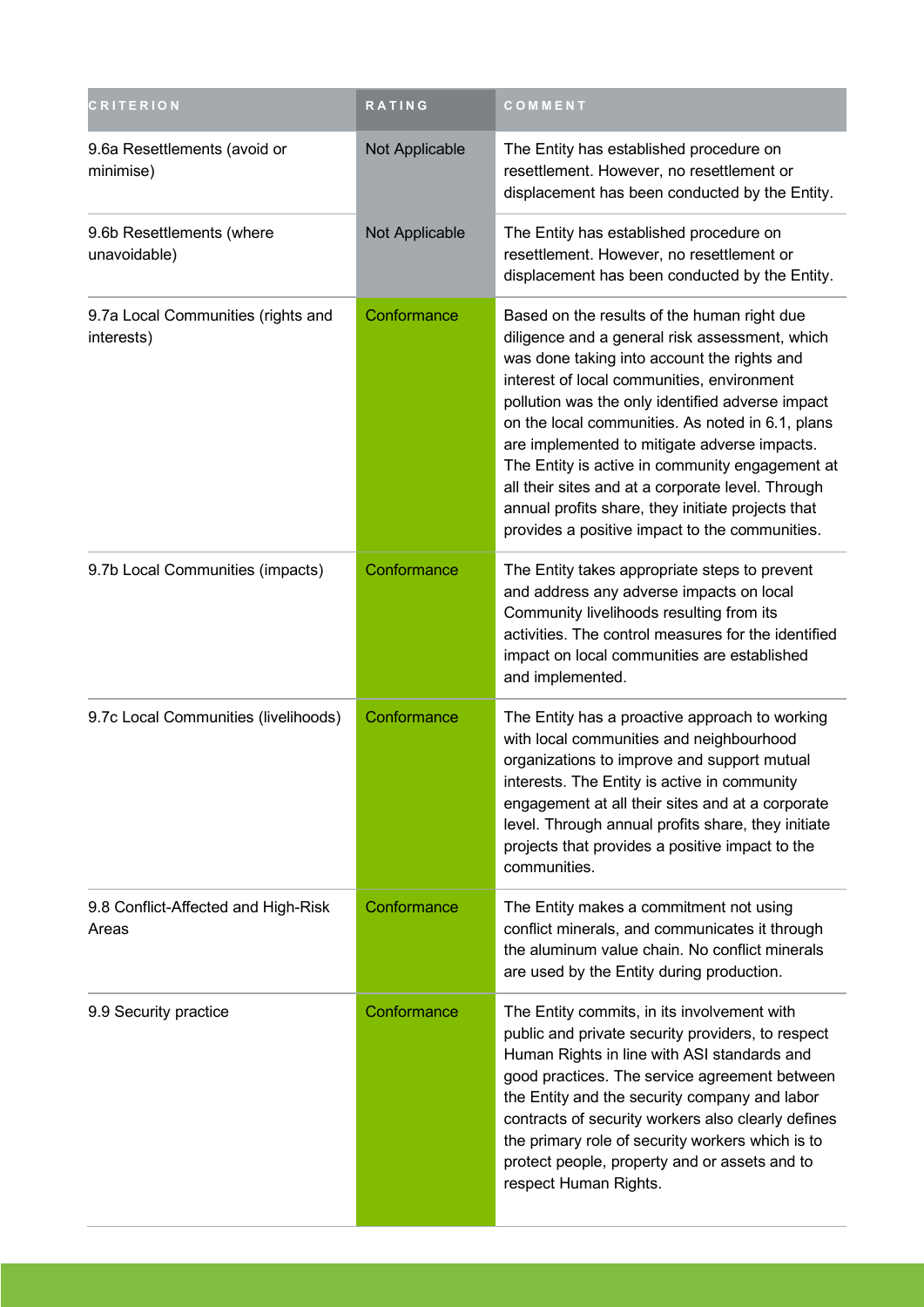| <b>CRITERION</b>                                                                                      | <b>RATING</b> | COMMENT                                                                                                                                                                                                                                                                                                                      |
|-------------------------------------------------------------------------------------------------------|---------------|------------------------------------------------------------------------------------------------------------------------------------------------------------------------------------------------------------------------------------------------------------------------------------------------------------------------------|
| PRINCIPLE 10 LABOUR RIGHTS                                                                            |               |                                                                                                                                                                                                                                                                                                                              |
| 10.1a Freedom of Association and<br><b>Right to Collective Bargaining</b><br>(freedom of association) | Conformance   | There are laws that restrict Freedom of<br>Association in China. However, the Entity<br>demonstrates they respect the right to Freedom<br>of Association and to Collective Bargaining. The<br>Entity commits itself to respect the workers'<br>rights. There are 35 elected worker<br>representatives including 4 women.     |
| 10.1b Freedom of Association and<br><b>Right to Collective Bargaining</b><br>(collective bargaining)  | Conformance   | There are laws that restrict Collective Bargaining<br>in China. Although there are no collective<br>bargaining agreements in the company, the<br>Entity has a policy of respecting rights to<br>freedom of association and collective<br>bargaining.                                                                         |
| 10.1c Freedom of Association and<br><b>Right to Collective Bargaining</b><br>(alternative means)      | Conformance   | There are laws that restrict Freedom of<br>Association and Collective Bargaining in China.<br>However, the Entity demonstrates they respect<br>the right to freedom of association and to<br>collective bargaining; Workers' representatives<br>can deal with the workers' concerns with<br>management on behave of workers. |
| 10.2a Child Labour (minimum age)                                                                      | Conformance   | There is not child labor or young worker in the<br>company.                                                                                                                                                                                                                                                                  |
| 10.2b Child Labour (hazardous)                                                                        | Conformance   | Child labor is prohibited in China. Young<br>workers are (16 to 18 years) are under special<br>protection by law and not allowed to work in<br>hazardous working conditions.                                                                                                                                                 |
| 10.2c Child Labour (worst forms)                                                                      | Conformance   | Child labor is prohibited in China. The Entity<br>commits itself - and expects its suppliers - to<br>comply with the prohibition of child labor.                                                                                                                                                                             |
| 10.3a Forced Labour (human<br>trafficking)                                                            | Conformance   | The Entity commits itself - and expects its<br>suppliers - to comply with the prohibition of<br>forced labor, slavery and human trafficking.                                                                                                                                                                                 |
| 10.3b Forced Labour (deposits, fees,<br>advances)                                                     | Conformance   | The Entity is not involved in forced labour. All<br>employees are hired directly. Workers are not<br>required any form of deposit; recruitment fee or<br>equipment in advance.                                                                                                                                               |
| 10.3c Forced Labour (migrant<br>workers)                                                              | Conformance   | No foreign migrant workers in the company, all<br>workers are Chinese.                                                                                                                                                                                                                                                       |
| 10.3d Forced Labour (debt bondage)                                                                    | Conformance   | The Entity is not involved in forced labour, does<br>not provide loan to workers.                                                                                                                                                                                                                                            |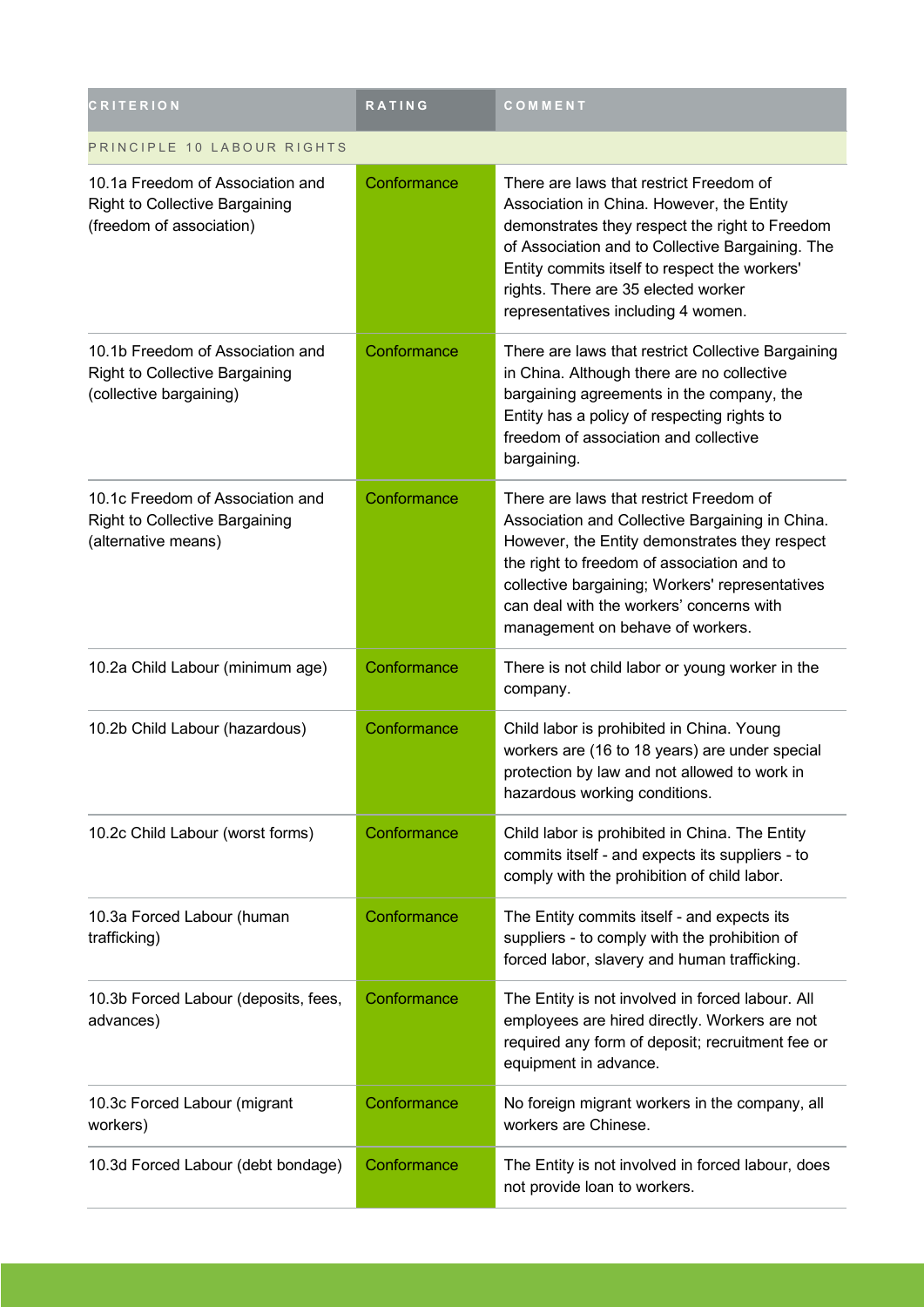| <b>CRITERION</b>                                                             | RATING                    | COMMENT                                                                                                                                                                                                                                                                                                                                                                                                              |
|------------------------------------------------------------------------------|---------------------------|----------------------------------------------------------------------------------------------------------------------------------------------------------------------------------------------------------------------------------------------------------------------------------------------------------------------------------------------------------------------------------------------------------------------|
| 10.3e Forced Labour (freedom of<br>movement)                                 | Conformance               | The Entity is not involved in forced labor. There<br>is no restriction of workers' movement at the<br>site.                                                                                                                                                                                                                                                                                                          |
| 10.3f Forced Labour (retention of<br>identity papers, permits, certificates) | Conformance               | The Entity is not involved in forced labour. There<br>is no retention of original documents of workers,<br>only copies of original documents are kept in<br>workers' personal files.                                                                                                                                                                                                                                 |
| 10.3g Forced Labour (freedom to<br>terminate employment)                     | Conformance               | The Entity is not involved in forced labour. The<br>time for announced termination of the<br>employment is in compliance with the Labor<br>Contract Law: 30 days in advance or 3 days in<br>the period of probation.                                                                                                                                                                                                 |
| 10.4 Non-Discrimination                                                      | Conformance               | The Entity has policies and procedures in place<br>that effectively ensure equal opportunities and it<br>does not engage in or support discrimination in<br>hiring, salary, promotion, training, advancement<br>opportunities or termination of any worker.                                                                                                                                                          |
| 10.5 Communication and<br>engagement                                         | Conformance               | Regular meeting between worker<br>representatives and top management of the<br>Entity, grievance and complaint hotline and<br>email, as well as operating procedures ensure<br>open communication and direct engagement<br>with Workers and their representatives<br>regarding working conditions and resolution of<br>workplace and compensation issues, without<br>threat of reprisal, intimidation or harassment. |
| 10.6 Disciplinary practices                                                  | Conformance               | The Entity respects its employees, disciplinary<br>measures are in compliance with legal<br>requirements and require the confirmation of<br>involved worker. The Entity does not engage in<br>nor tolerate the use of corporal punishment,<br>mental or physical coercion, harassment, and<br>gender-based violence including sexual<br>harassment, or verbal abuse of Workers.                                      |
| 10.7a Remuneration (living wage)                                             | Minor Non-<br>Conformance | The wage structure is clearly defined, the basic<br>wage meets the legal minimum wage. The total<br>payment meets the workers' basic need.<br>However, two minor non-conformances are<br>issued related to social insurance and wages for<br>indirect security workers and cooks                                                                                                                                     |
| 10.7b Remuneration (method of<br>payment)                                    | Conformance               | All payments are documented and timely paid to<br>all workers by bank transfer around 25th to 30th<br>of the following month.                                                                                                                                                                                                                                                                                        |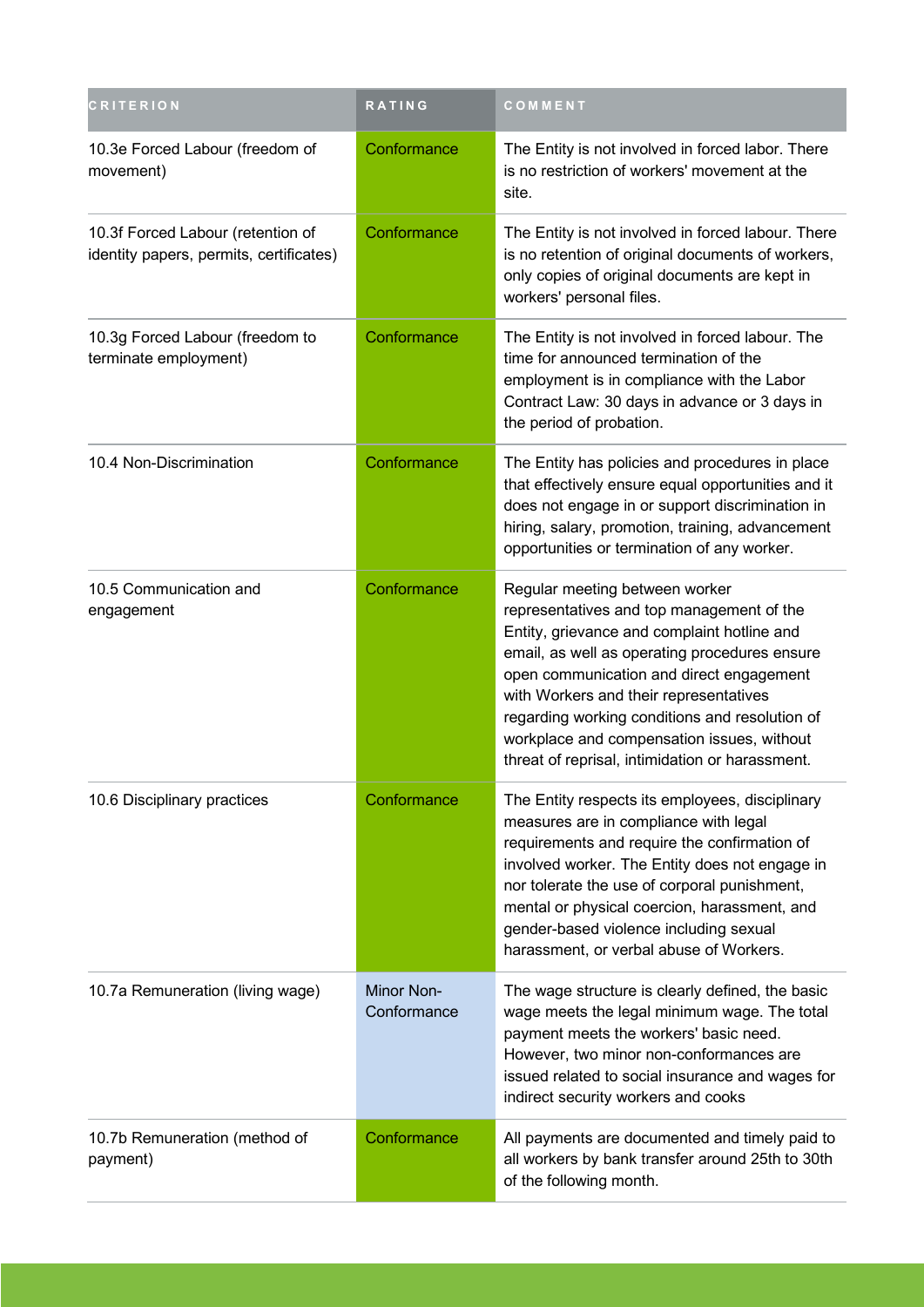| <b>CRITERION</b>  | <b>RATING</b>             | COMMENT                                                                                                                                                                                                                                                                          |
|-------------------|---------------------------|----------------------------------------------------------------------------------------------------------------------------------------------------------------------------------------------------------------------------------------------------------------------------------|
| 10.8 Working Time | Minor Non-<br>Conformance | Working hours are recorded manually. Working<br>hours are monitored and are in compliance with<br>China Labor Law.<br>One minor non-conformance is issued on<br>working hours records of indirect security<br>workers and cooks are not available for review<br>during the audit |

PRINCIPLE 11 OCCUPATIONAL HEALTH AND SAFETY

| 11.1a Occupational Health and<br>Safety (OH&S) Policy (policy)                          | Conformance               | Occupational Health and Safety Policy is<br>implemented, reviewed periodically and<br>communicated with stakeholders.                                                                                                                                                                                               |
|-----------------------------------------------------------------------------------------|---------------------------|---------------------------------------------------------------------------------------------------------------------------------------------------------------------------------------------------------------------------------------------------------------------------------------------------------------------|
| 11.1b Occupational Health and<br>Safety (OH&S) Policy (workers and<br>visitors)         | Conformance               | The health & safety policy is applied to workers<br>and visitors in compliance with the legal<br>requirements and the requirements of OHSAS<br>18001:2007.                                                                                                                                                          |
| 11.1c Occupational Health and<br>Safety (OH&S) Policy (applicable law<br>and standards) | Conformance               | The health & safety policy includes commitment<br>to comply with the legal requirements and other<br>requirements. Systems exist to identify all<br>applicable legal requirements and other<br>requirements and evaluate the legal compliance.                                                                      |
| 11.1d Occupational Health and<br>Safety (OH&S) Policy (right to stop<br>unsafe work)    | Conformance               | Worker are provided the training courses to<br>understand the hazards, OH&S risks and<br>actions determined that are relevant to them and<br>right to refuse the unsafe work.                                                                                                                                       |
| 11.2 OH&S Management System                                                             | Minor Non-<br>Conformance | The Entity has implemented a documented<br>OHSAS 18001:2007 Management system and<br>holds a valid OHSAS 18001:2007 Certificate.<br>However, not all monitoring files for workers<br>exposed to occupational disease hazards have<br>been established as required by Applicable Law.                                |
| 11.3 Employee engagement on<br>health and safety                                        | Conformance               | The Entity has a system of workers' consultation<br>and participation in health & safety. The workers<br>are encouraged to report their concerns or<br>advices on OH&S issues by themselves or by<br>the worker representative, the management<br>responds the concerns and advices on OH&S<br>issues from workers. |
| 11.4 OH&S performance                                                                   | Conformance               | Health and Safety Targets and improvements<br>are set up and documented in Occupational<br>Health and Safety Program. The implementation<br>plans are established and implemented.                                                                                                                                  |